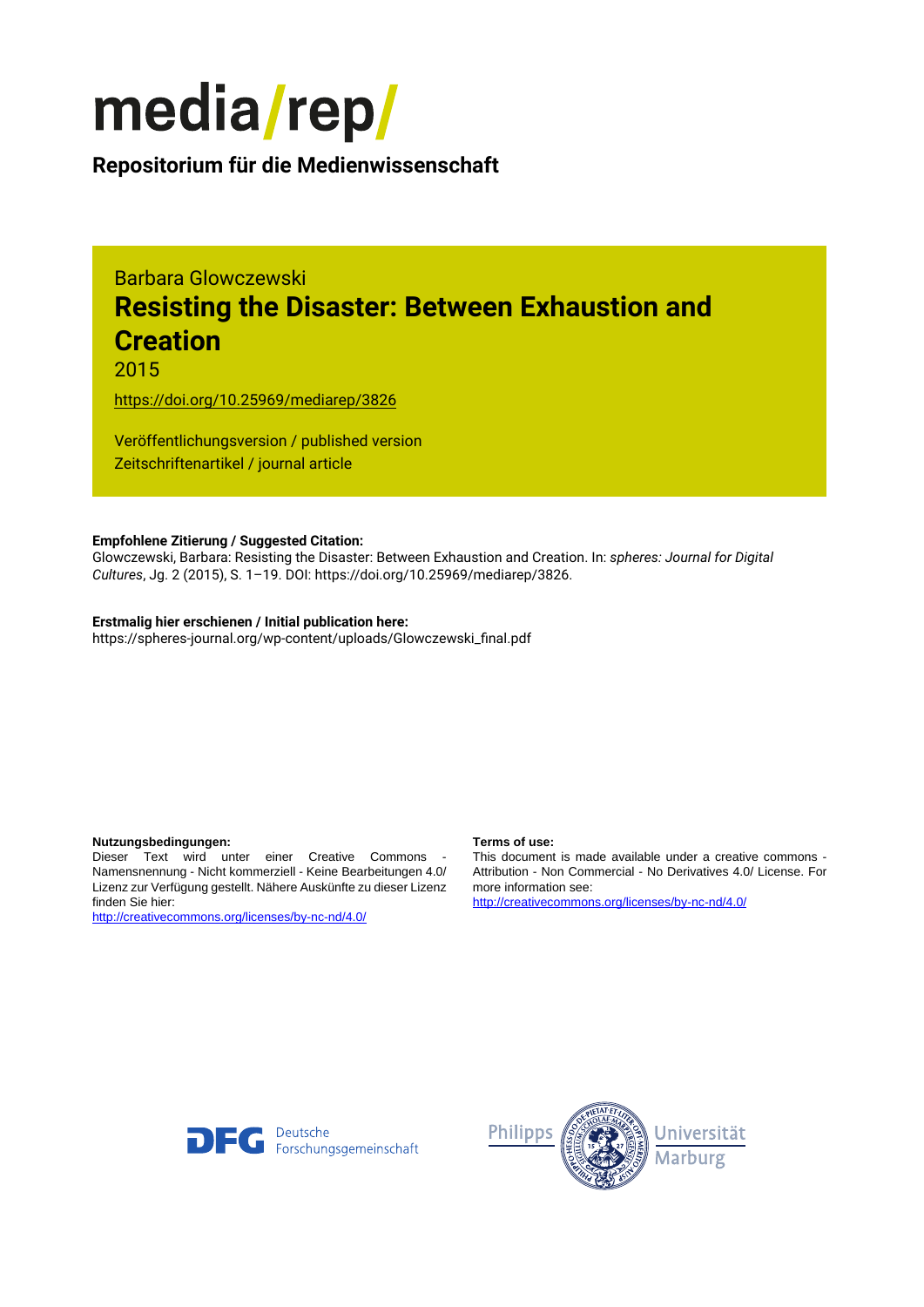

BARBARA GLOWCZEWSKI

# **RESISTING THE DISASTER: BETWEEN EXHAUSTION AND CREATION<sup>1</sup>**

"Climate change poses the question of a human community, of a *we*; it points to a figure of universality that escapes our capacity to experience the world. This universality stems rather from the shared sense of a catastrophe. It calls for a global approach of politics, but without the myth of global identity, for, unlike the Hegelian universe, it cannot comprise particularities. We could temporarily refer to it as a 'negative universal history".<sup>2</sup>

Thus ends a text of Dipesh Chakrabaty, responding the thesis of Nobel Prize in Chemistry winner Paul Crutzen.<sup>3</sup> In 2000, the latter proposed to consider that human-induced transformations of the planet and the climate since the industrial revolution constitute a new era, which he calls the "anthropocene", where humanity as a "species" has become a geophysical force. The consequence for human sciences would imply revising not only the separation between human and natural history but

<sup>&</sup>lt;u>.</u> 1 This paper is a revised translation of: Barbara Glowczewski, Résister au Désastre: Entre Épuisement et Création", in Barrbara Glowczewski and Alexandre Soucaille (eds.), *Désastres*, Paris, L'Herne, 2011, pp. 23-40. Notes and references have been updated and adapted to English publications.

<sup>2</sup> Cp. Dipesh Chakrabarty, "The Climate of History: Four Theses", Critical Inquiry 35(2), 2009, pp. 197–222.

Available at: http://www.law.uvic.ca/demcon/2013%20readings/Chakrabarty%20- %20Climate%20of%20History.pdf [accessed December 2, 2015].

<sup>3</sup> Cp. Ibid., p. 199; The famous author of *Provincializing Europe* here takes up the concept of negative universal history proposed by Antonio Y. Vasquez-Arroyo and specifies that: "As the crisis gathered momentum in the last few years, I realized that all my readings in theories of globalization, Marxist analysis of capital, subaltern studies, and postcolonial criticism over the last twenty-five years, while enormously useful in studying globalisation, had not really prepared me for making sense of this planetary conjuncture within which humanity finds itself today." Cp. Vasquez-Arroyo, "Universal History Disavowed: On Critical Theory and Postcolonialism", *Postcolonial Studies*, 11(4), 2008, pp. 451–473.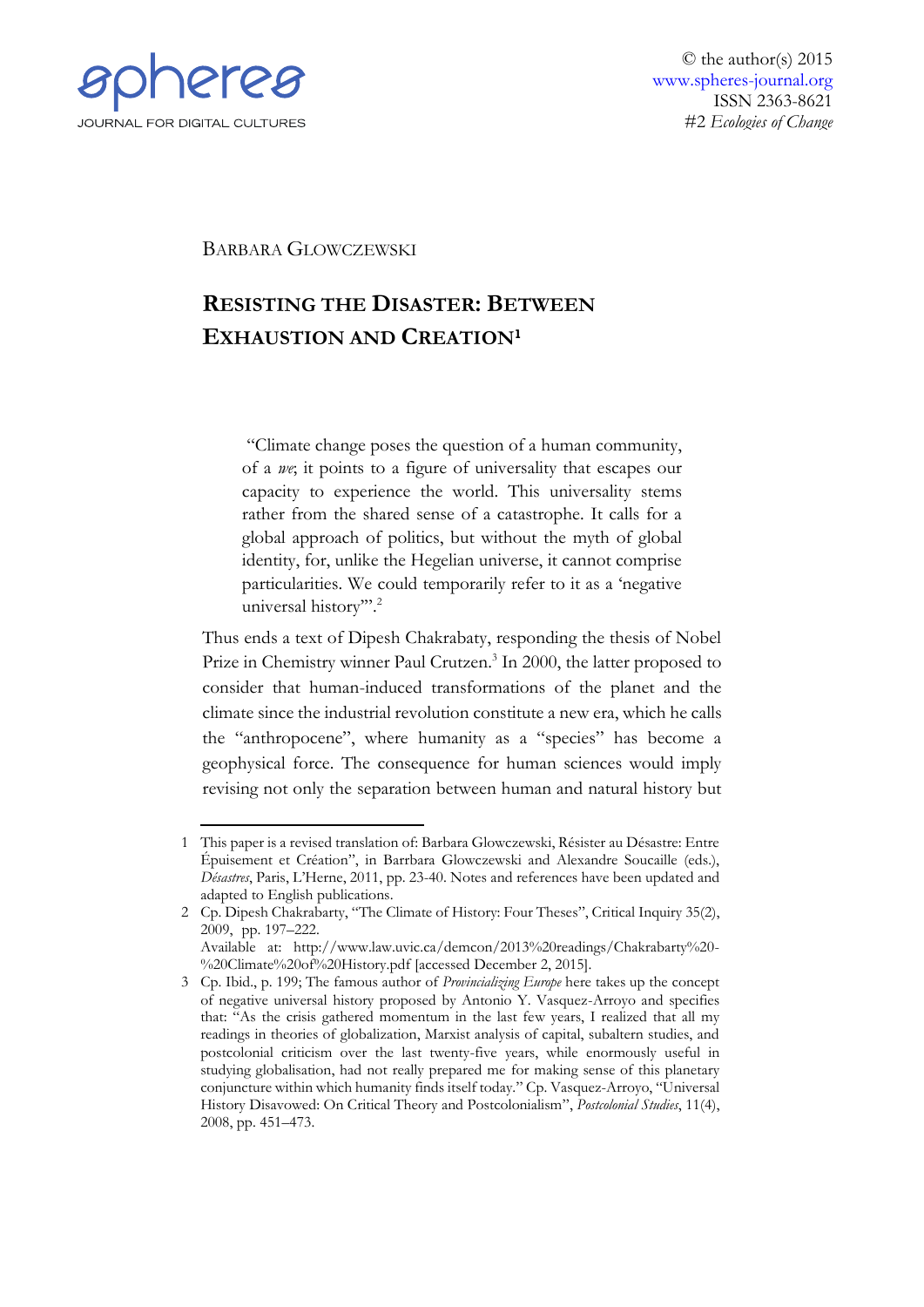also the notions related to the classical problem of freedom. Similarly, the author of *The Gaïa Hypothesis* who, twenty years ago, called for the consideration of the earth as a self-regulated living organism, has now come to insist, in his latest book (Lovelock, 2009), on the responsibility of mankind and its economic choices in the future of the biosphere.<sup>4</sup>

These debates are stimulating all disciplines, but seem to forget that the human power of action (agency), even regarding geophysical phenomena, is not an invention of this century. Even though western history has thought mankind as a "prisoner of climate",<sup>5</sup> anthropology shows throughout the planet that the perceptions of the world according to which humans can act on the forces of nature seem to have existed since the beginning of time. A great number of traditional societies acknowledge, on the one hand, a set of obligations – such as rituals to make the rain come or ensure that volcanoes remain dormant – and, on the other hand, a set of prohibitions: if these protocols are not respected, and if the social rules that guarantee the supposed balance between everything that exists are transgressed, then various catastrophes could occur, such as droughts, floods, plagues or famine.

Now facing global alerts and calls for degrowth that invoke man's responsibility in natural, socio-economic and technical disasters, some media and governmental or non-governmental institutions are entangled in various political and financial processes that reduce humans to a status of victims of natural forces and uncontrollable fluxes (stock exchange, markets, conflicts, etc.) without conceding them any means to intervene in those situations themselves as creators of social alternatives. However, those survival responses exist everywhere, and the collective intelligence that leads to micro-social experiments is a wave of hope for the world.

# ANSWERS TO THE VICTIMISING TRAP OF THE HUMANITARIAN WORLD AND ITS MEDIATISATION

Thinking today's human as responsible for the global climate and environmental disaster, and for the peril of extinction that threatens humanity invites to reflect on technical, political and economic

<sup>4</sup> Cp. James Lovelock, *The Vanishing Face of Gaia: A Final Warning*, New York NY, Basic Books, 2009; Having enhanced the value of the biosphere, Lovelock's hypothesis was criticised on the one hand for having served as an alibi for those considering that an active environmental policy is useless, and on the other hand for its New Age pantheism, abusively assimilated to different forms of holism or

connectionism of some indigenous peoples. 5 Fernand Braudel, *On History*, Chicago IL, University of Chicago Press, 1980 [1969], p. 31.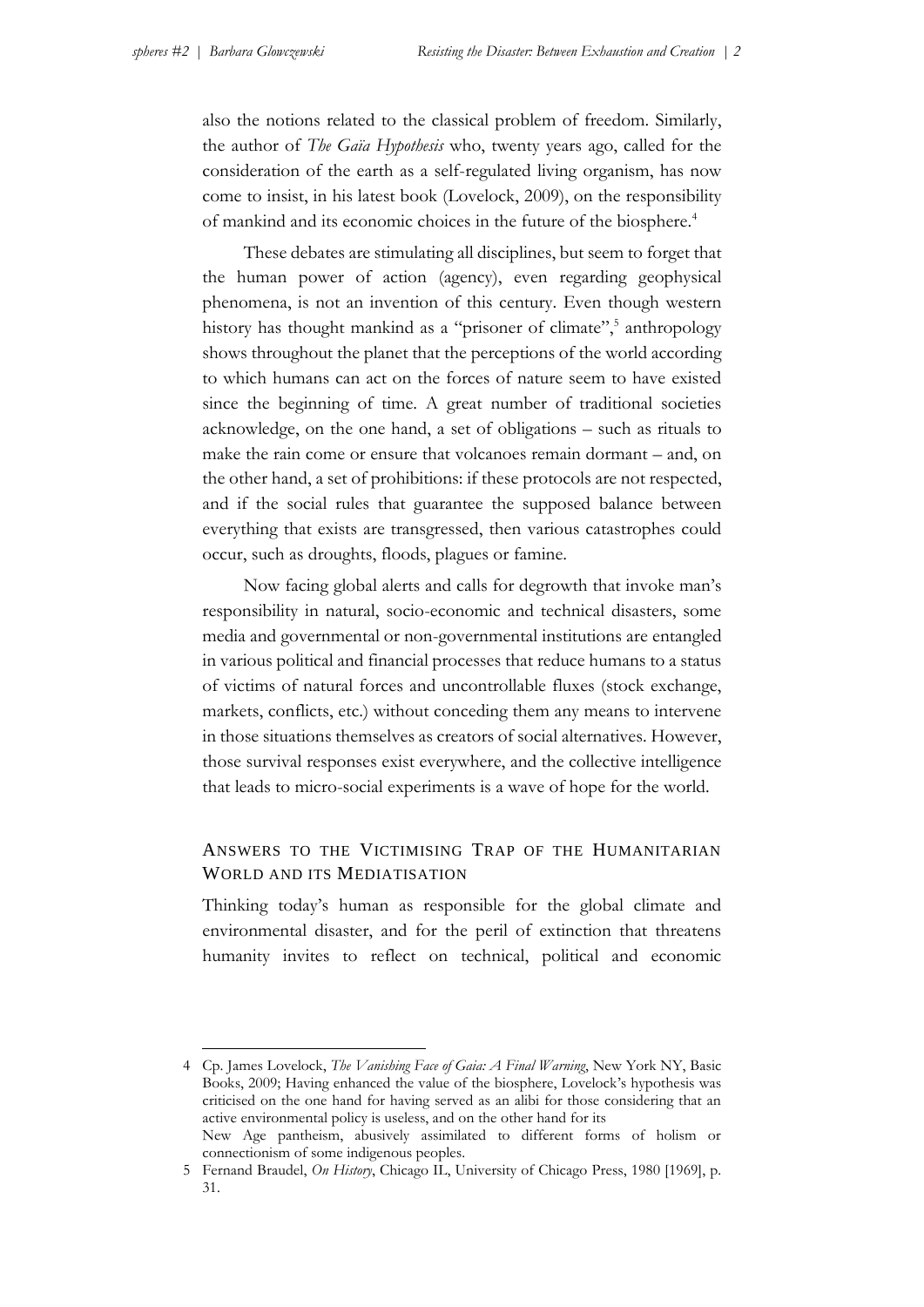development with a collaborative "good use of slowness"<sup>6</sup> looking for "long circuits"<sup>7</sup> in order to grasp all forms of interaction and collective enunciation assemblages that emerge in situations of emergency and globalised capitalist acceleration.<sup>8</sup> In *The Machinic Unconscious* the psychoanalyst and philosopher Félix Guattari defined the notion of refrain (*ritournelle*) as a "sonorous marker of an assemblage of local desire".<sup>9</sup> After his works with Gilles Deleuze, he redeveloped in his last books the notion of existential refrains as it can be found in different forms of art and other semiotic and sensory mobilisations (rituals, tattoos, automatic behaviour, etc.), as a means to create new value systems.<sup>10</sup> "These territories of the refrain make use of new individual and collective productions that enable one to survive amid deterritorializing fluxes".<sup>11</sup> As an extension of Bateson's *Ecology of Mind*, Guattari articulated the refrains and the territories in a "schizoanalytic" cartography, and proposed linking three ecologies (environmental, mental and social) under the name of ecosophy.<sup>12</sup>

"I conceive the ecosophical object as articulated in four dimensions: those of flux, machine, value and existential territory. […] That of machine is there to give a dimension of cybernetic retroaction, of autopoïesis, meaning an ontological self-affirmation, without falling into animist or vitalist myths, such as Lovelock and Margulis's Gaïa hypothesis; for it is precisely about linking the machines of the ecosystems of material fluxes to those of the ecosystems of semiotic fluxes. Therefore, I try to widen the notion of autopoïesis, without

<sup>-</sup>6 Thanh Nghiem, *Des Abeilles et des Hommes. Passerelles pour un Monde Libre et Durable*, Paris, Bayard, 2010, p. 149; quoting Pierre Sansot, *Du Bon Usage de la Lenteur*, Paris, Payot & Rivages, 2000.

<sup>7</sup> Bernard Stiegler, *What Makes Life Worth Living. On Pharmacology,* Cambridge, Malden MA, Polity Press, 2013 [2010], p. 25.

<sup>8</sup> Cp. Hartmut Rosa, *Social Acceleration, A New Theory of Modernity*, New York NY, Columbia University Press, 2010.

<sup>9</sup> Anne Querrien, "Maps and Refrains of a Rainbow Panther", in Éric Alliez and Andrew Goffey (eds.), *The Guattari Effect*, London, New York NY, Continuum, 2011 [2008], pp. 84–98, p. 94; cp. Félix Guattari, *The Machinic Unconscious. Essays in Schizoanalysis*, Los Angeles MA, Semiotext(e), 2011 [1979]; In the English version, *ritournelle* has been translated by *refrain*, which is not the best choice: some prefer using the Italian *ritornello* (little return in Baroque music). In Guattari's further work ritournelle is also used in visual art and other fields of creativity.

<sup>10</sup> Cp. Félix Guattari, *Schizoanalytic Cartographies*. London, New York NY, Bloomsbury, 2013 [1989]; Cp. Ibid., *Chaosmosis: an Ethico-Aesthetic Paradigm*, Bloomington IN, Indianapolis IN, Indiana University Press, 1995 [1992].

<sup>11</sup> Querrien, p. 94; Guattari started from the *Vinteuil Sonata*, which awakens different perceptive and memory-based sensations in Proust's *In Search of Lost Time*. On Guattari's relation to Anthropology and use of *ritournelle* for Indigenous Australians, see: Guattari and Glowczewski, "Warlpiri Dreaming Spaces 1983 & 1986", in Glowczewski, *Totemic Becomings. Cosmopolitics of the Dreaming*, Helsinki, São Paulo: n-1 publications, 2015 [1986], p. 43–72; Glowczewski, "Guattari and Anthropology", in Alliez and Goffey, pp. 99- 111.

<sup>12</sup> Cp. Guattari, *The Three Ecologies*, London, 2000 [1989].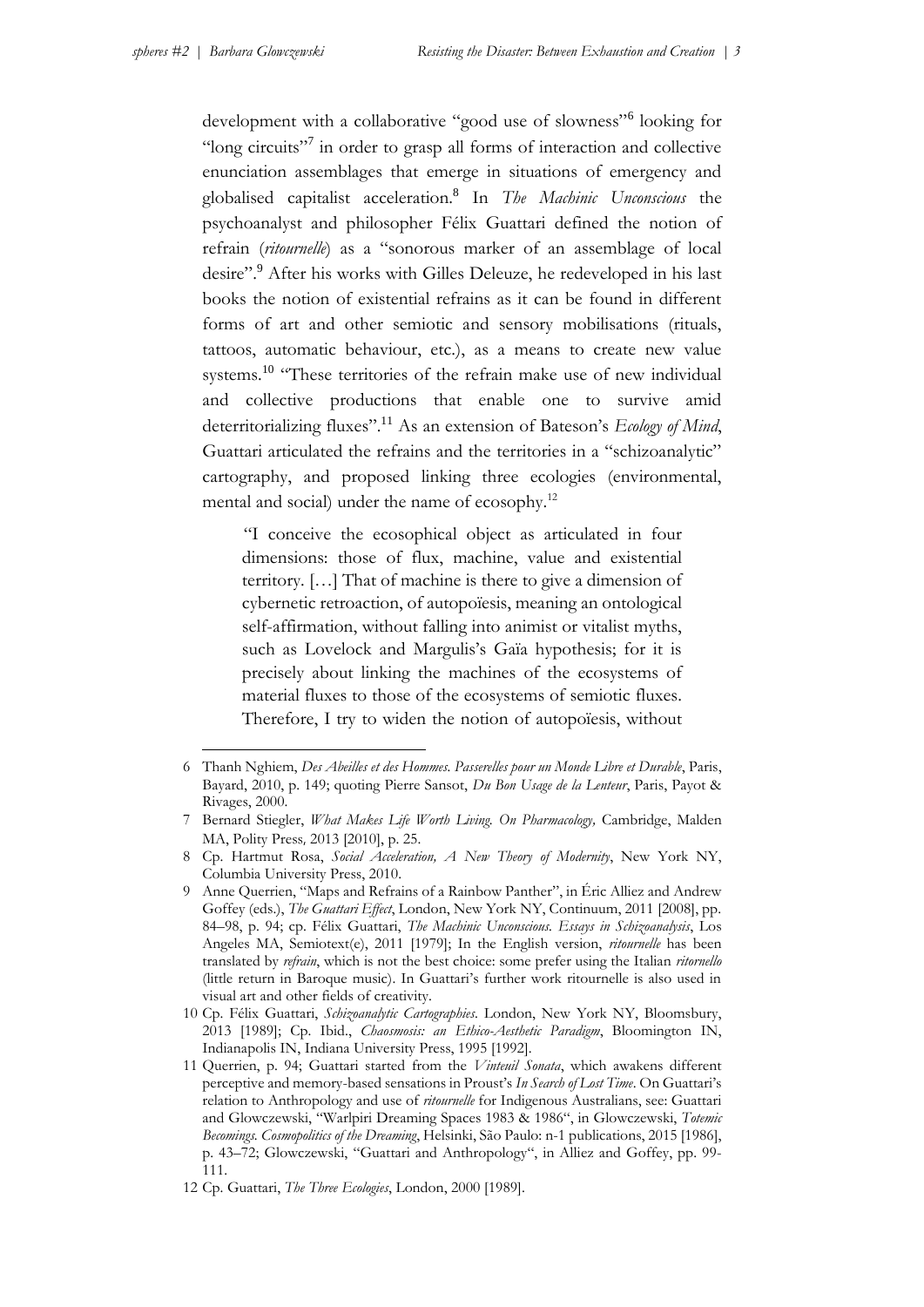limiting it, like Varela does, solely to the living system, and I consider that there are proto-autopoïeses in all other systems: ethnological, social, etc."<sup>13</sup>

Guattari's ecosophical project should be understood in relation to the transforming individual and collective assemblages (*agencements*) matrix that he constructed in *Schizoanalytic Cartographies*, in which his concepts of dimension are distributed among four transversally and temporally interrelated poles: the economy of fluxes (libido, signifier, capital, labour) corresponds to the "actual real", the machinic phylums correspond to the "actual possible", the incorporeal value universes, to the "virtual possible" and the existential territories, to the "virtual real". The relation between the first two poles generates objective deterritorialisation processes while, between the other two, an enunciation (or subjective deterritorialisation) can emerge and allow the (re)creation of the virtual possible with new contents, a promise of new assemblages, against integrated global capitalism, among others. This model, commented by many thinkers since Guattari's death, is a very fruitful proposition in order to analyse the creative answers to the disasters of our world: ecosophy is at once an ethical, a political and an aesthetic paradigm.<sup>14</sup>

"Guattari's discovery of Norwegian and German ecological writings, most notably Hans Jonas's *The Imperative Responsibility*, moderated his belief in a post-media era in which the miniaturisation and networking of informatics devices would permit the development of a new creativity."<sup>15</sup>

The lesson that can be drawn from the people, who in the most ancient traditions postulated the responsibility of human actions towards the rest of life, is that their ontologies and "existential territories" (as Guattari would say) are not necessarily contained in a system of divine dependency but rather in a transversal way of thinking the interaction between things.<sup>16</sup> Many societies, such as Indigenous Australians, Polynesians,

<sup>13</sup> Translated [http://1libertaire.free.fr/Guattari19.html] from Guattari, Qu'est-ce que l'Écosophie, Paris, Édition Lignes, 2014: According to the Chilean biologist, neurologist and philosopher Francisco Varela, autopoïesis is a model for the analysis of living systems that he developed with Humberto Maturana in order to oppose the notion of a black box in which the information enters and exits, with that of a system evolving in an autonomous way as it interacts with the environment: he sought to link action and knowledge together in the notion of enaction. On Lovelock, see note 2.

<sup>14</sup> Cp. Ibid., *Schizoanalytical Cartographies*; Brian Holmes, "Guattari's Schizoanalytic Cartographies. Or the Pathic Core at the Heart of Cybernetics", 2009, https://brianholmes.wordpress.com/2009/02/27/guattaris-schizoanalyticcartographies/ [accessed December 2, 2015].

<sup>15</sup> Querrien, p. 93; cp. Hans Jonas, *The Imperative of Responsibility. In Search of an Ethics for the Technological Age*, Chicago IL, University of Chicago Press, 1985.

<sup>16</sup> See examples from Indigenous Australians in Glowczewski, *Totemic Becomings*; and from Indigenous South Americans in Eduardo Viveiros de Castro, "The Crystal Forest: Notes on the Ontology of Amazonian Spirits", *Inner Asia*, 9, 2007, pp. 13–33.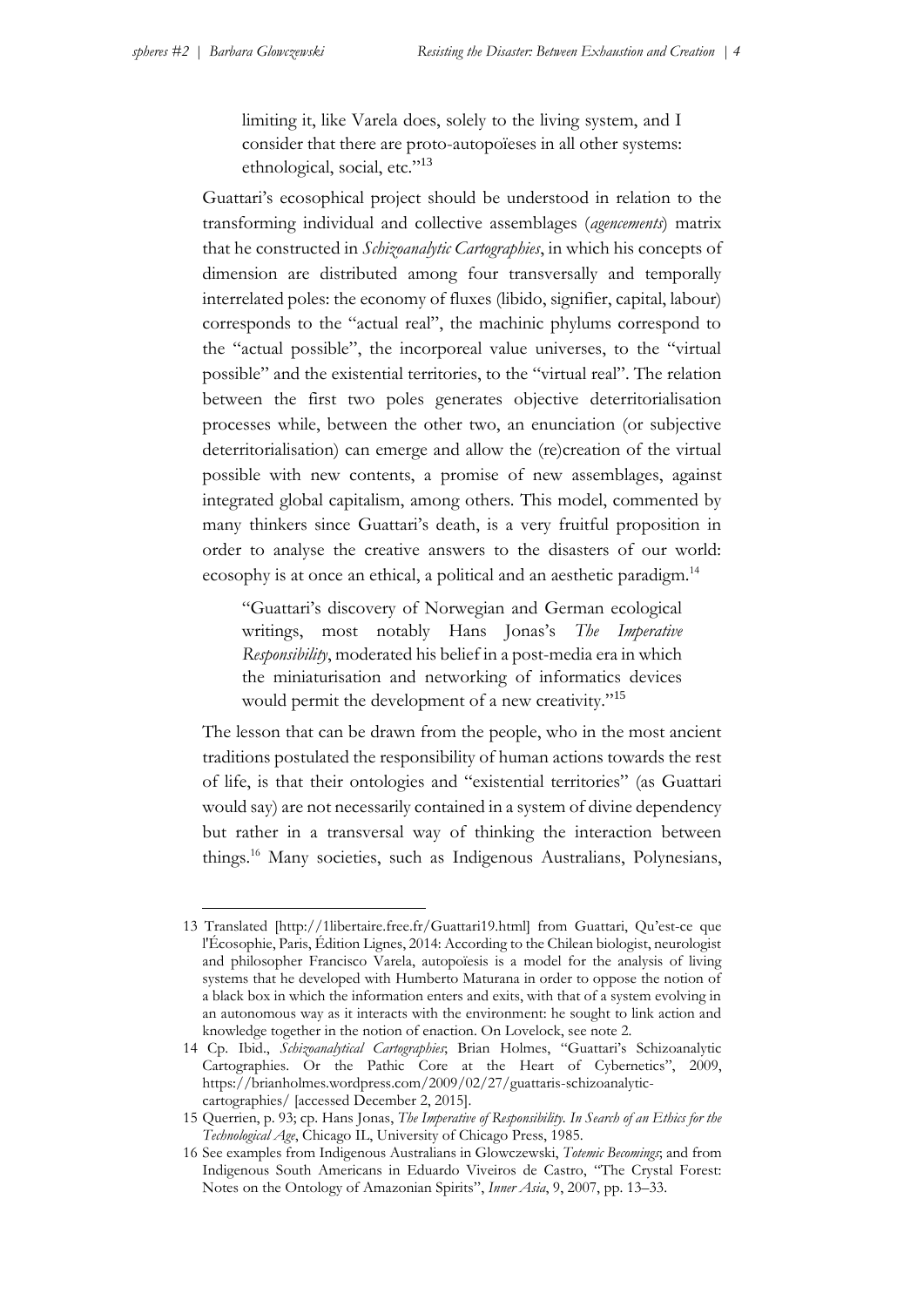Native Americans or other groups who have lived for centuries in constant negotiations with the agency of the cosmic world – rain, wind, fire, tsunami, climate excess, etc. – do consider that any human action has an impact not only on the society but also on the forces of what the Western work considers as 'nature' as opposed to 'culture': for instance the breaking of a taboo – like colonisation destroying sacred sites for mining – can provoke people's sickness as well as a draught or a cyclone. Similarly any catastrophy is to be traced to human excess. It is an immanent dynamism where the reticularity of interactions (such as the connections between different aspect of living beings, the knowledge transmitted and updated through rituals) is simultaneously a source of links and ruptures, of solidarities and conflicts, of fusions and cleavages, of segmentations and alliances, of attractions and avoidance among people and other agents, animal, mineral, etc.

As in the relation of the Zoques indigenous group from the Chiapas with the Chichonal volcano, on the foothills of which they live, $17$  the villagers of Bebekan in Java refused the aid of large humanitarian agencies that urged them to abandon their village. The latter had been completely destroyed by the seismic activity of the Merapi volcano in May 2006, following the tsunami that had struck their island two years before. The villagers called on to their responsibility should another earthquake and volcanic eruption occur, but thought it could be prevented if they kept on making offerings to the volcano and living at its base. They completely rebuilt their village using the systems inherited from collective solidarity (traditionally mobilised to irrigate the fields) as well as by inventing a new ways of working together. This collective work initiative has renewed the interest of the younger ones for a ritual movement of communication with spirits through ancestral trance techniques. What is at stake here is the recreation of a force of life, like a Phoenix rising from the ashes. The common experience of constant cohabitation with destruction and death brings each one back to its solitude as a survivor, but also to the possibility of a new collective assemblage implemented through a memory construction process that re-establishes a shared hope. The 2010 eruption of the volcano, which destroyed another village, taking many lives and displacing hundreds of people threatened by clouds of hot ash, recently brought up this question again. The writer Elisabeth Inandiak, who had accompanied Bebekan's experience since 2006, notes in the journal in which she keeps track of the Merapi disaster since October 2010, that the hundred walls erected on the volcano acted as a springboard for the ash clouds, thus aggravating the impact of the

<sup>17</sup> Cp. Garcia-Acosta, "Historical Disaster Research", in Susanna M. Hoffman and Anthony Oliver-Smith (eds.), *Catastrophe and Culture. The Anthropology of Disaster*, Santa Fe NM, School of American Research Press, 2002, pp. 49–66.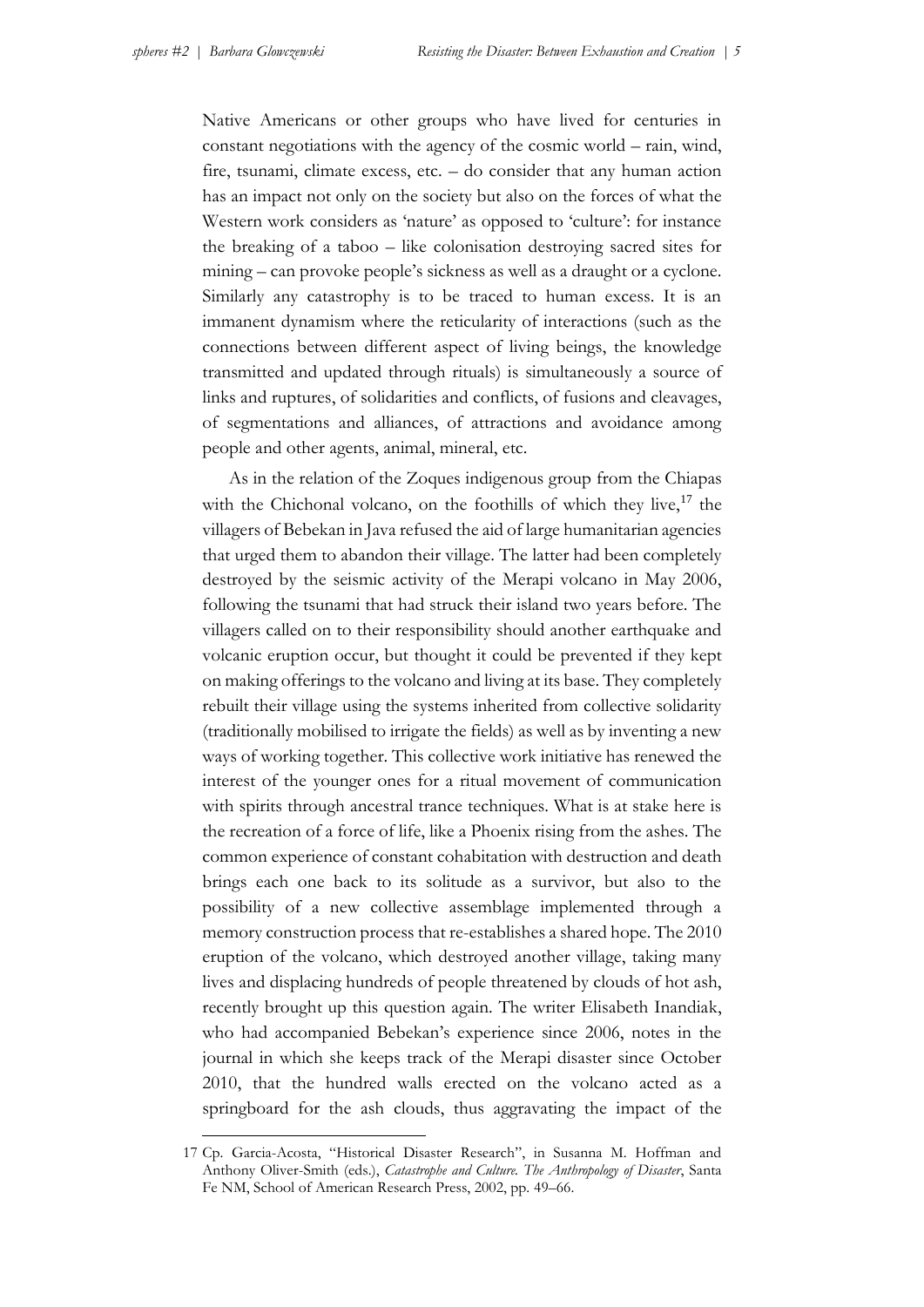catastrophe: another illustration of the need to think technologies in time with the fluxes of the earth and of men, who precisely seek the right way to behave towards the volcano.<sup>18</sup>

Another type of economic and artistic answer to the catastrophe is provided by the Brazilian city of Goiânia. In 1987, in a concrete cube in a wasteland street, scrap metal dealers found a cylinder emitting a blue glow. Even though they felt nauseous on the following day, they sheared it, thus liberating the source of the blue glow, and sold some of the pieces to other dealers. Many dwellers of the neighbourhood touched the glowing powder and even covered themselves in it, while children used it to mark the streets. A few days later, hundreds of people flooded into the hospital, their hands and bodies burning, for the powder was cesium 137, a highly radioactive substance, that had been used in the radiological equipment of a clinic that was abandoned two years before. But this diagnosis was not done immediately, but only after four deaths, including one child. The catastrophe, aggravated by this ignorance, triggered an extreme government response: the inhabitants were gathered in a stadium to sort the irradiated ones. 110.000 people were examined. The city, which was rapidly growing at the time, was temporarily removed from the list of tourist destinations thus sparking off countrywide panic. Eighty-five contaminated houses were destroyed, the population was evacuated and the area was cleaned up through the withdrawal of 3.500 m3 of waste that had been stored thirty kilometres away. Years later, the site was converted to a storage centre for radioactive waste. It was buried under knolls of grass, and a small museum was built to tell the story that traumatised a generation. In June 2006, the annual symposium of the Brazilian Association of Anthropology gathered some 4.000 Brazilian anthropologists in Goiânia, and organised a visit to the waste storage site, and to the neighbourhood where the disaster occurred, in which some survivors with huge deformed goitres held a banner to protest against the absence of compensation to the victims.<sup>19</sup> During the South American Biennale, held in 2005 in Porto Alegre, the internationally renowned artist Cirone Di Franco exposed an installation of hospital beds made of

<sup>18</sup> See the extracts of the journal about the 2010 eruption of the Merapi, which writer and journalist Elisabeth D. Inandiak sent to her friends via email: Elisabeth D. Inandiak, "Journal de l'Éruption du Volcan Merapi (26 Octobre 2010–12 Juin 2011)", in Glowczewski and Soucaille, pp. 41-60; Inandiak, "The actions of Java Bebekan Village Destroyed by the May 2006 Earthquake", in "Perception Anthropology" seminar (coordinated by Barbara Glowczewski and Alexandre Soucaille), Quai Branly Museum, March 28, 2007; and the interview of Inandiak by Elisabeth de Pablo, March 28, 2007 http://www.archivesaudiovisuelles.fr/949\_3277\_en/.

<sup>19</sup> A Brazilian anthropologist has been studying the impact of that disaster including the non recognized contamination of the workers who cleaned the site and whose survivors, or their children, still suffer from serious diseases; cp. Telma Camargo da Silva, "La Catastrophe Radioactive de Goiânia au Brésil. Conflit sur l'Interprétation d'un Désastre, comment Vivre après", *Multitudes*, 58, 2015, pp. 161–166.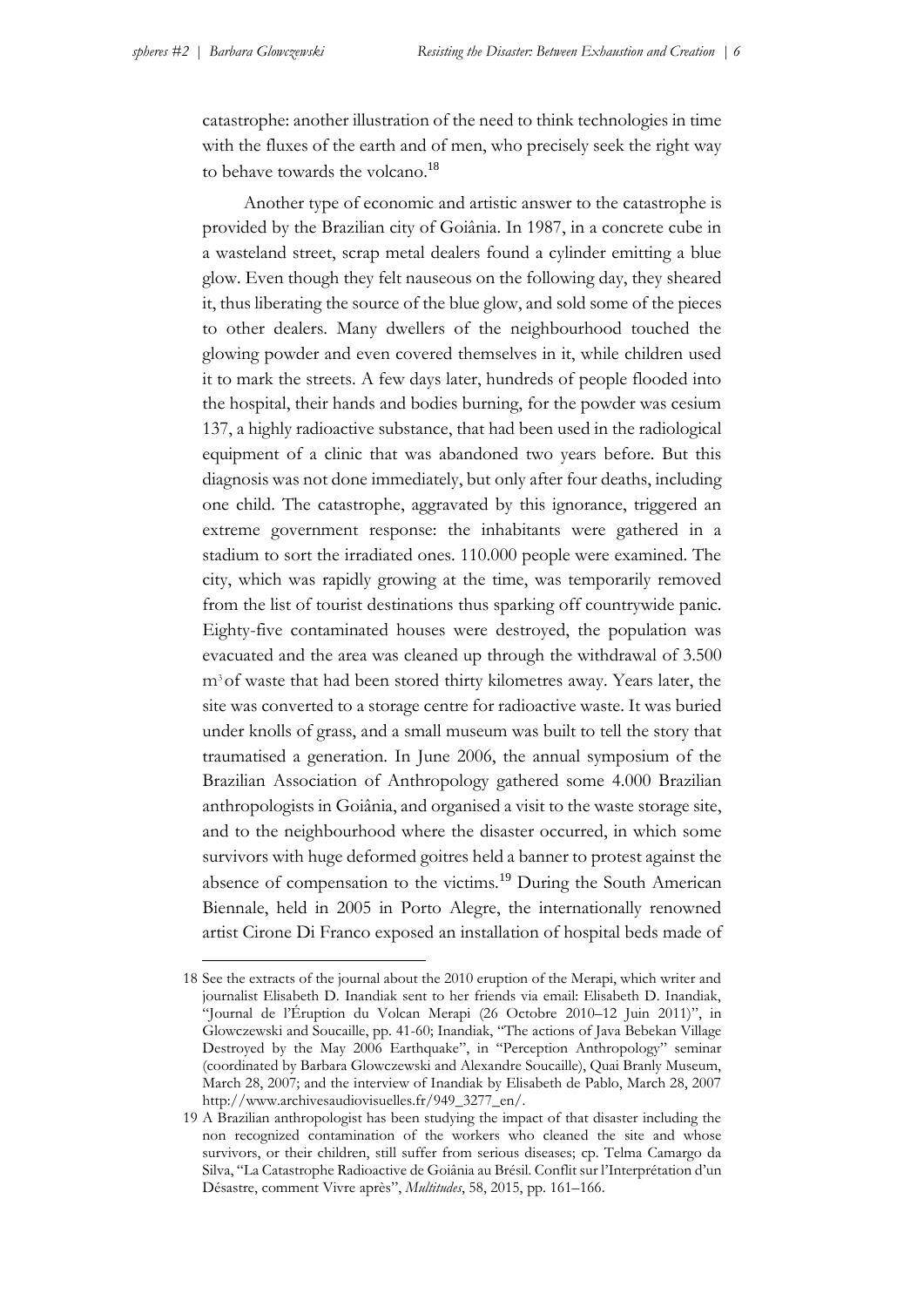blue concrete, each one bearing the imprint of a body or of an object signifying the personality of the victims of radioactivity.<sup>20</sup> In those individual traces, he crystallised the collective memory of his city, which was reshaped by that disastrous event.

In France, similarly, Ariane Mnouchkine collected hundreds of stories from the refugees of Sangatte – Afghans, Chechens or Iraqis – looking to reconstruct their route throughout the world, into exile or often forced back home, in order to create a performance in 2004. *The Last Caravanserai* gathered around 200 scenes performed in various languages with subtitles projected on different elements of the set, and whose order and duration could change in each show.<sup>21</sup> The sequences on bureaucratic and technical treatment of the refugees were of remarkable acuteness and made that true mental torture perceptible. The show staged re-enactments of the interrogations performed on asylumseekers stranded in the north of Australia by government employees of the south of the country via videoconference. The fact that the group of actors included refugees, who took part in the elaboration of various scenes and played more or less their own characters, put immediately into practice the hypothesis of redeeming creation in the face of disaster. The theatrical process almost became a therapeutic transfer for some of them.<sup>22</sup> The humanitarian morality and its technical and bureaucratic machine of emergency intervention tends to force the refugees into the constraining norms of aid, without a right to reciprocity or allowing the introduction of new rules by the refugees themselves, regardless of the fact that as a consequence of this, they may loose their humanity altogether, as social beings and actors of new communities. For some, humanitarian assistance has become a real "business" with an "inhuman" financial logic mostly directed to the media, who choose to cover one emergency instead of another; in order to generate the mobilisation of the public it needs passive victims and not humans trying to get back on their feet. Of course, there are journalists who defend field interventions and launch very useful alerts, but the risk that the good intentions of those ready to help could be misused for the benefit of a few, remains.

<u>.</u>

<sup>20</sup> The pigment *Prussian Blue* is used for decontamination.

<sup>21</sup> Released on DVD in 2006.

<sup>22</sup> About Sangatte see Henri Courau, *Ethnologie de la Forme-camp de Sangatte. De l'Exception à la Régulation*, Paris, Éditions des Archives Contemporaines, 2007; and its review by Jean-François Baré, *L'Homme*, 189, 2009, pp. 303–304, http://lhomme.revues.org/21239: "this book is filled with real compassion towards beings submitted by administrative apparatuses to the 'superfluousness' defined by Hannah Arendt, whom he cites several times; it is constantly moved by critical ethics towards their 'entrenchment in a logic of assistance', because, as specified by Courau, 'there are great interests in recognising more freedom for those new collectivities'." [translated by editors] Also see Coreau, "En Quête d'Asile", *Le Croquant*, 51/52, 2006, pp. 99–106, [http://barthes.enssib.fr/TERRA/article665.html.](http://barthes.enssib.fr/TERRA/article665.html)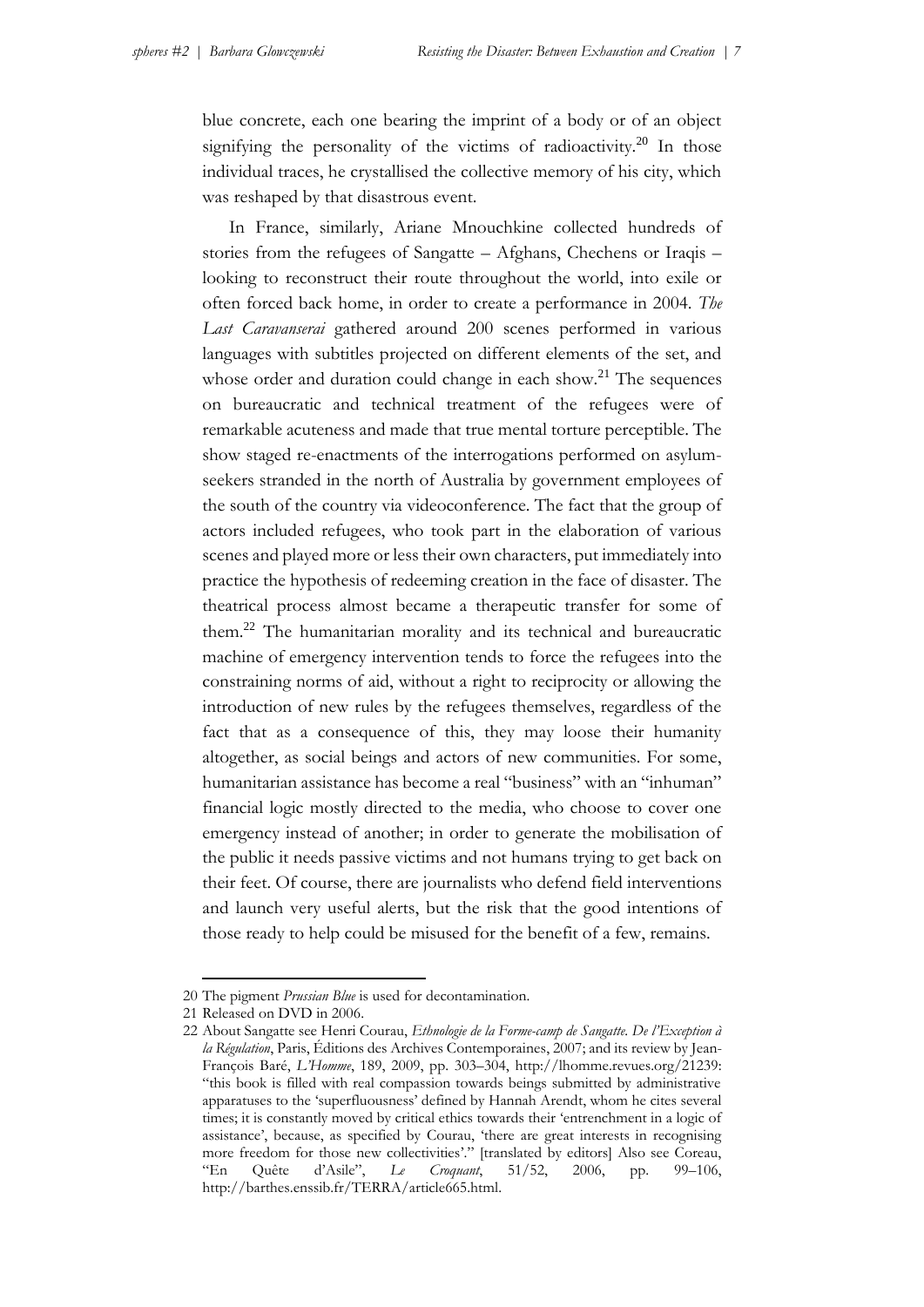The anthropologist Jonathan Benthall has been criticising for twenty years the deforming power of the media regarding the priorities of humanitarian activities, and calls to the responsibility of anthropology to critically render disaster situations and the inner workings and power of humanitarian aid among civil society.<sup>23</sup> Regarding the criticism formulated by humanitarian actors themselves – victims, volunteers, employees or agency consultants – towards the media and the institutions that limit their range of action, anthropology, as a discipline looking to understand how humans behave in society, is now put to challenge to address various audiences (as a counterpoint to the media machine) with comparative analyses and translocal arguments that value the freedom or the agency of man when reduced, in diverse situations, to a status of victim with no right to speak or act.

# NATURE AND CULTURE OF DISASTERS

Whether at first natural, social or technical, a disaster ends up involving all three levels, which continue interweaving historically. Slavery, which can be seen as a social disaster for the deported populations, has become a natural and technical disaster for continental Africans who have had to reinvent their economic survival while mourning those who were taken away. While the places from where these men and women left were deeply affected economically several times since colonisation, which first forced the displacement of those hunted by slave merchants and then provoked a series of conflicts, the places through which the deported passed, and those where their descendants eventually settled still carry the impression of the technical, natural and social transformations created by this new colonial labour system.<sup>24</sup> Such is the case of Gorée island which, for more than a century, was the embarking point to the Americas for more than 9 million future plantation workers, once their physical resistance had been drained in the narrow cells of the slave houses, often managed by the *signare*, the traders' African or Creole mistresses, whose brothers were in charge of human transport. Many would die there, as the guides of Gorée now explain to the African diasporas of the whole world who spend the day (rarely the night) visiting the houses that are now museums, in what is now a tourist destination. In some buildings, refurbished with international funding, specialised

<sup>23</sup> Cp. Jonathan Benthall, *Disasters, Relief and the Media*, Wantage, Sean Kingston Publishing, 2010 [1993].

<sup>24</sup> Diouf, M., Entre l'Afrique et l'Inde, sur les questions coloniales et nationales. Écritures de l'histoire et recherches historiques, in M. Diouf, éd., *L'Historiographie indienne en débat. Colonialisme, nationalisme et sociétés postcoloniales*, Paris, Kartala, 1999, pp. 5–35. See also Mamadou Diouf & Ifeoma Kiddoe Nwankwo (eds), *Rhythms of afro-Atlantic world: Rituals and Remembrances*, Ann Arbor, The University of Michigan press, 2010.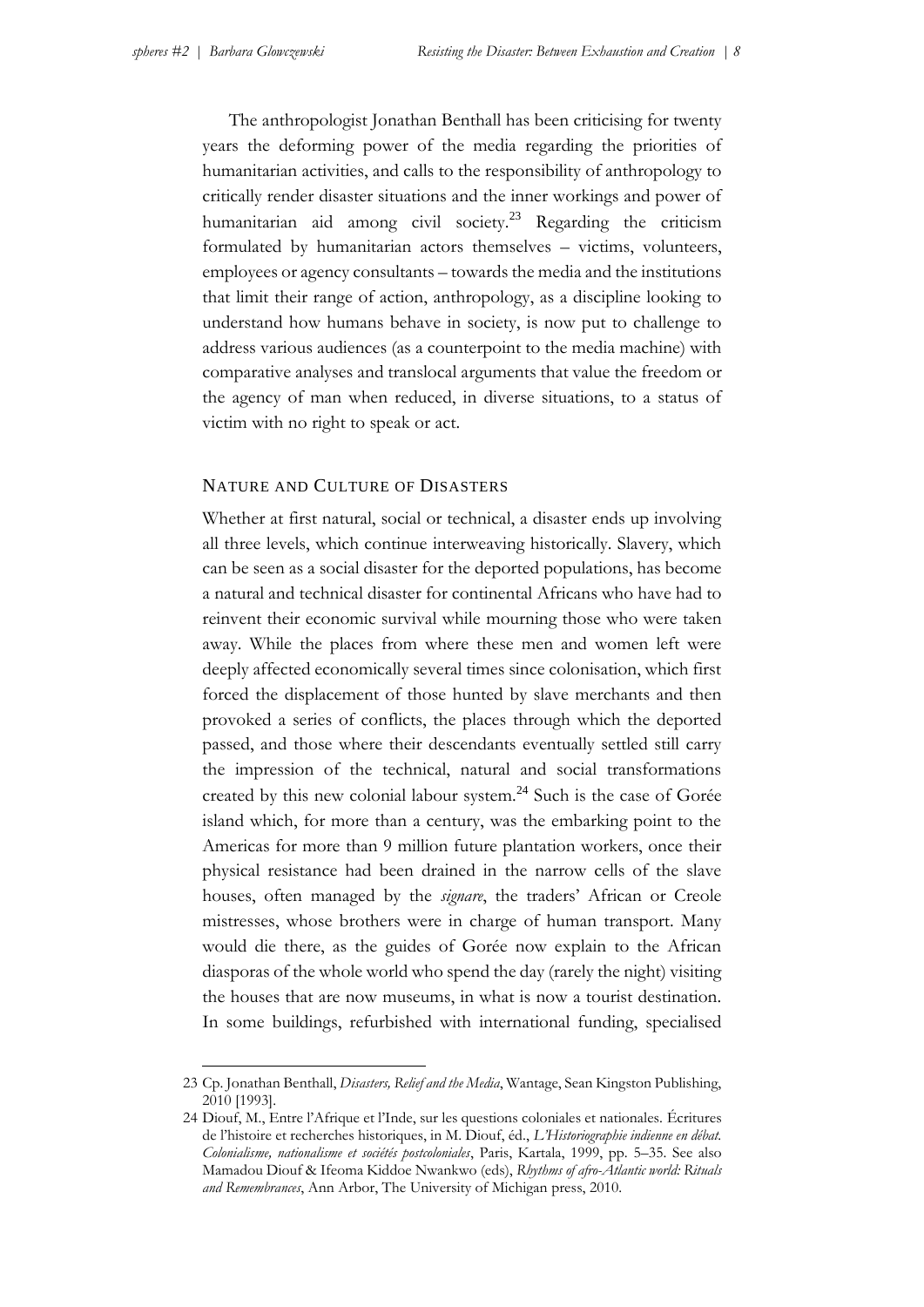symposia are organised – about war in Africa, for example. The guides and the exhibitions show a history of colonisation that was rewritten by Africans, with remarkable critical distance and in sharp contrast with the hidden history of slave ancestors that surrounds the lives of some islands of the Caribbean or the Indian Ocean.<sup>25</sup> If Gorée, thanks to its recent commercialisation of colonial history, has become a seemingly prosperous island that hosts a competitive boarding school for Senegalese schoolgirls and the home of the famous Senegalese sculptor Ousmane Sow, it is also striking to see so many abandoned houses which their owners cannot afford to maintain anymore. Gorée also attracts women from Dakar who cross by boat everyday to welcome the tourists with armloads of jewellery for sale, next to the canvases exposed in the street by young artists from all over the country who survive precariously, squatting the bunkers connected by a network of tunnels dug under the cliffs. Oil paintings of repeated patterns, designs in coloured sands and sculptures made of used batteries, old cell phones or bottle caps: the art of recycling the waste that covers the beach has become a signature of the island. $26$ 

In Africa, novels, theatre and cinema have long been useful tools to change people's look on the world and propose acting on it differently. In 2009, *La Tempête* theatre in Vincennes received Serge Limbvani, trained in Brazzaville, who had rallied actors from various diasporas to stage *God's Bits of Wood*, a novel by Ousmane Sembène, a former Senegalese *Tirailleur* turned actor and film director. Through meticulous and dramatic ethnographic work, the book and the play tell the story of the railway workers' strike on the Dakar-Niger line in 1947-48, which for five month and ten days bonded starving families together, awakened a spirit of emancipation from colonisation<sup>27</sup> and modified traditional gender relations. A text for the preparation of the diplom *Baccalauréat*

<sup>25</sup> Cp. Françoise Vergès, *La Mémoire Enchaînée. Questions sur l'Esclavage*, Paris, Albin Michel, 2006; Vergès, "The African Slave Trade and Slavery. Blind Spots in French Thought", *Transversal*, December, 2006. Available at: http://eipcp.net/transversal/1206/verges/en [accessed December 2, 2015]; see also the texts by Boubacar Joseph Ndiaye in "The House of Slaves", *Virtual Visit of Gorée Island*. Available at: http://webworld.unesco.org/goree/en/screens/25.shtml [accessed December 2, 2015].

<sup>26</sup> Especially incarnated by Djibril Sagna, an artist from Casamance, who lives in Gorée in an abandoned building that he uses as a workshop, and who sometimes exposes in European art galleries.

<sup>27</sup> Since 1902, Dakar was the capital the federation of French Western Africa: on the 25th of November 1958, the Sudanese republic gained autonomy within the French community. Created on the 4th of April 1959, the Federation of Mali comprises Senegal and French Sudan, but broke up on the 20th of August 1960 due to a disagreement between the leaders and the parties. Shortly after, two independent states were created, each one with its own capital: Dakar in the Republic of Senegal (presided by Léopold Senghor) and Bamako in the Republic of Mali (presided by Modibo Keïta).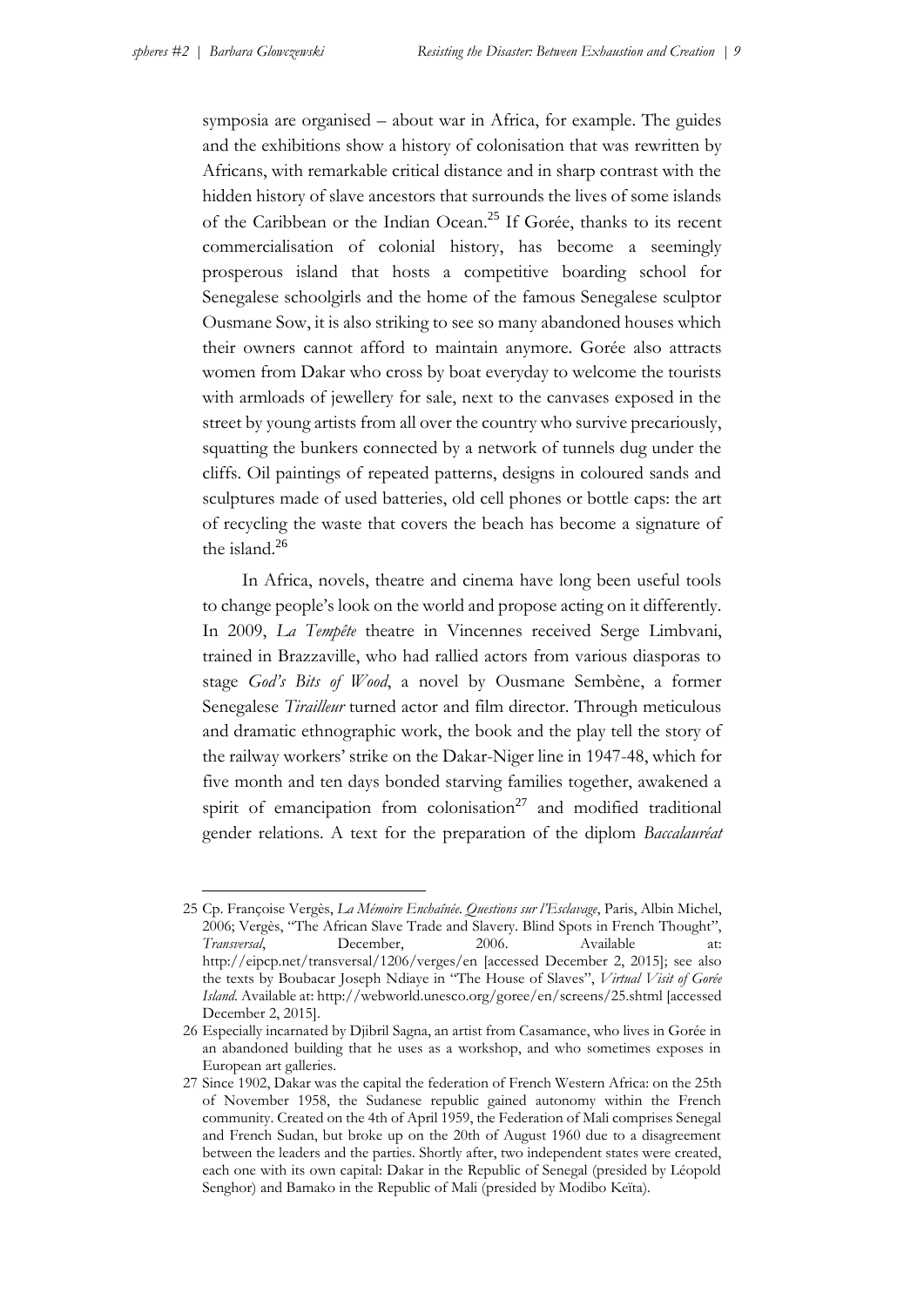(inherited from the French colonial system) published on Africa.web<sup>28</sup> explained that through their 70 km march from Thiès to Dakar, "the wives of the railway workers of the working-class town of Thiès led a very large mass-mobilisation to put pressure on the colonial administration and demand satisfaction of the worker's claims", such as raises, family subsidies, annual holidays, pensions and the right to conform their own union. After the shooting of the marching women, the strikers were granted part of their demands:

"[T]heir fellowship with the machine was deep and strong; stronger than the barriers which separated them from their employers, stronger even than the barriers which until now had been insurmountable – the colour of their skin."<sup>29</sup>

After Mali and Senegal gained independence, the Bamako-Dakar line funded the tours of Malian and Senegalese musicians, thus becoming a platform to launch future stars on the world stage. Salif Keita and Mory Kanté first played in the mythical Rail Band in Bamako's rail station hotel and restaurant, which from 1970 blended the inspiration of the Mandinka *griots* with the electro-acoustic folk music. The railway was also used to trade food crops and handicraft between stations, and to access various services along the line, such as schools or clinics.<sup>30</sup> But at the beginning of the 2000s, the railway was privatised and 24 stations of 36 were shut down, leaving the railway workers unemployed, as well as many people who lived in the villages that had been created along the line. From one day to the other, the population was cut off from the world: with no decent road along the railway, the villagers were paralysed. By initiative of Tiécoura Traoré, the laid off trade union representative, COCIDIRAIL, the citizen collective for the integrated rail development and recovery, was established in 2003 and adopted the concept of marching from the 1947 strike. Once again, women were in the frontline, touring with a traveling theatre play that told the problems of the villages and invited people to mobilise. Tiécoura Traoré documented the tour on film and showed goods such as grain sieves piling up in the villages, for lack of access to markets.<sup>31</sup> Not only did this privatisation destroy their lifestyle, but it also turned out to be an economic and technological disaster for Mali, Senegal and the multinational company itself. Cutting stops on the line led to reduced railway maintenance and decay, even

1

<sup>28</sup> In 2015, this website does not exist anymore and the domain is for sale.

<sup>29</sup> Ousmane Sembène, *God's Bits of Wood*, Oxford, Heinemann, 1995 [1960], p. 77.

<sup>30</sup> Cp. Jérôme Lombard, "Croître ou Dépérir. Lieux Intégrés, Lieux Oubliés sur l'Axe Dakar-Mali", in Jean-Louis Chaléard et al. (eds.), *Le Chemin de Fer en Afrique*, Paris, Karthala, 2006, pp. 69–86.

<sup>31</sup> This situation is also evoked in Abderrahman Sissako's film *Bamako* (2006), which humorously criticises the inefficiency and the abuses of the World Bank, and in which Tiécoura Traoré holds one of the main parts.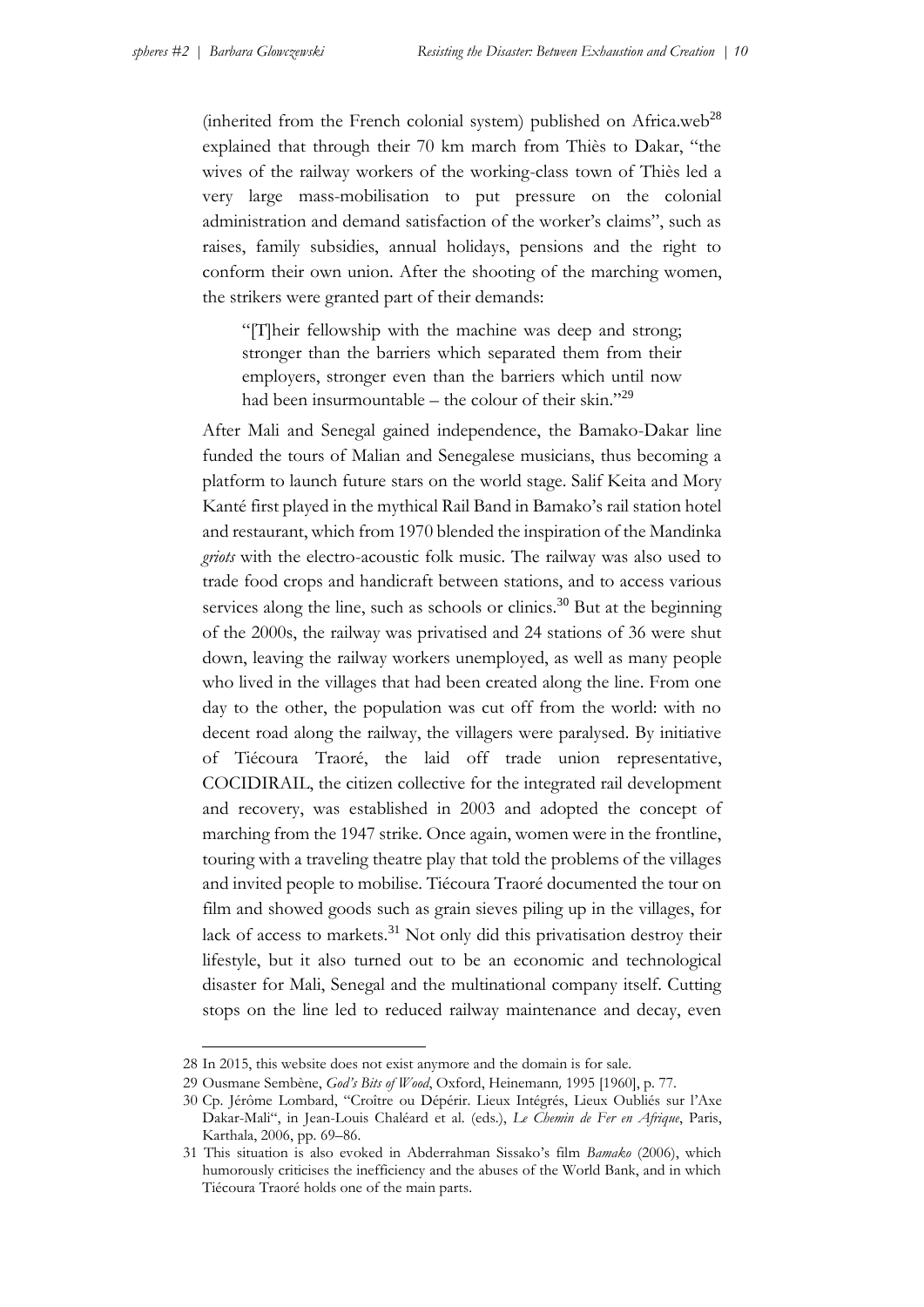causing a deadly derailment. An audit by the Malian government confirmed the economic catastrophe, but corruption is pushing it ever deeper.<sup>32</sup> A historic lesson remains: the threat of destruction of a technological adaptation such as the railway, a communication factor and a catalyst for social bonds, triggers the emergence of other networks: villagers united in a collective, but also associations and unions in Europe supported the resistance, funded sustainable agriculture and popular education projects, invited spokesman Tiécoura Traoré to address the European Parliament and organised support protests throughout France.<sup>33</sup> In 2010, COCIDIRAIL established a solidarity network with various African and European trade unions.

All these examples show different creations in the midst of disaster, understood as a reinvention of forms to redefine one's position in a place or a network of places, a route, both individually and collectively, and generate connections with the outside world. Reviving the past as a cultural feature is an option that can be supported by the re-emergence of ancient sacred rituals generated by trance, like in the village of Bebekan, or by generating tourism around a historical heritage site, although a painful one, as done in Gorée. What is at stake here is to find the force of life that will spark a response to the deadly force of destruction that threatened the group. Alongside structured forms, conditions for reactivated or renewed potentialities emerge, thus creating a framework for artistic work and pushing the creativity of the younger generations, who will rebuild cultural heritage based on their own common experience. This experience can in turn become a new strong foundational myth for the group, especially while it is based on shared emotions, on the redemption of survival, or rather of revival, a rebirth that offers more than just survival to the risk of dying, a very real risk as many actually died during the events.

The warranty to live lies in the fact of not being the only one who escaped death: survivors gather, forming a "together" that will deploy into one or several communities or break up into family groups and

<sup>32</sup> The Declaration of the Citizen Collective for integrated rail development of April 24, 2009, criticised the management of the Transrail company: "COCIDIRAIL also denounces the whole so-called 'rescue plan' (including the discontinuation of the users' traffic management, a gift of 14 billion to Transrail, 376 layoffs (180 in Mali, 196 in Senegal), recapitalising the company up to 3,6 billion through investments of both countries, and a new revision of the concession agreement in order to force Mali and Senegal to start funding the heavy railway investments, which have so far been a responsibility of the company."

<sup>33</sup> The Polish edition of *Le Monde Diplomatique* 4 (38) of April 2009 dedicated more than a page to this case (pp. 18–19): cp. Joanna Z. Kubiakowska "Zachodnia Afrykanska Bitwa o Szyny", ["The Battle of the Rail in West Africa"], in *Le Monde Diplomatique,* 4, 38, April, 2009, pp. 18–19. See also Traoré's interview [http://survie.org/billets-dafrique/2007/160-juillet-aout-2007/article/interview-tiecoura-traore].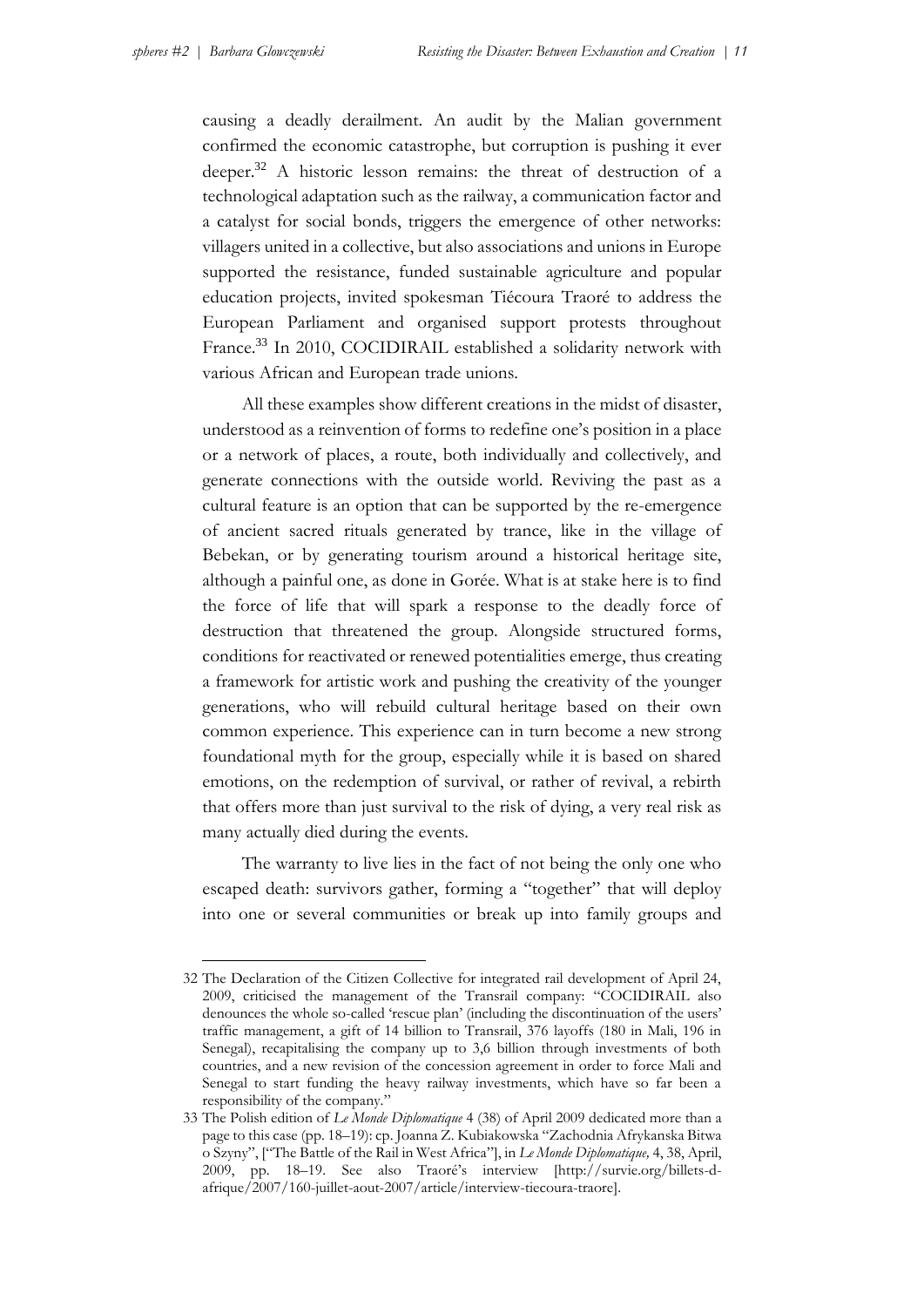individual units, depending on the group's responses and interactions with all the others involved in the emergency. The response of those collective assemblages can break away from inherited culture, even more so considering the impossibility to keep on living the same way if the environment has been destroyed. However, it is within a reconstructed continuity that "culture" is redrawn as a new foundation of the survivors in a place, be it the place of the catastrophe or that where the refugees were displaced. But when the collective installation in the place of revival is hindered, the transmissions start crumbling down, culture is lost and, most of all, the collective life is threatened once again, notably in its ethical aspect. The power of action does not have a collective field of expression any longer: the existential territory erodes, there is no projection anymore, and no creation is possible. However, precisely when this exhaustion hits rock bottom, it becomes the source of a new hope. Weren't many beautiful French and Russian literary texts born in the midst of late 20th century melancholy? Didn't the suffering of the colonised, the deported and of the soldiers of so many wars generate countless novels and films in the southern hemisphere or among the diasporas of the 20th century? As for the abundance of science fiction novels and films produced since Orwell's *1984*, they invite young generations to think utopias for the future. If novelists and filmmakers can depict human resistance so well, they also make us face the current responsibility of the anthropological project: finding new ways of thinking those grounds where suffering and disasters constantly question the memory and the possibilities that would redeem human condition.

# DISASTROUS COMBINATIONS: RACISM AND EXCLUSION

When hurricane Katrina devastated New Orleans in 2005, the media and humanitarian treatments of the victims of the catastrophe were declined differently, based on both social and racial criteria. The poorest could not regain the city in a liveable way after its destruction and, for the most part, the black population was excluded. During the floods, a photo by the *Agence France-Presse* showed a fair-skinned man and a young woman walking with water up to their chests and carrying a bag of bread. The couple was described as "finding bread and soda from a local grocery store". Another photo by *Associated Press* showed a young black man in the same situation and was described as a "looting a grocery store".<sup>34</sup> Those two photos are circulating on the Internet and were posted by an

<sup>34</sup> Cp. Tania Ralli, "Who's a Looter? In Storm's Aftermath, Pictures Kick Up a Different Kind of Tempest", *The New York Times*, September 5, 2005. Available at: http://www.nytimes.com/2005/09/05/business/whos-a-looter-in-storms-aftermathpictures-kick-up-a-different-kind-of-tempest.html.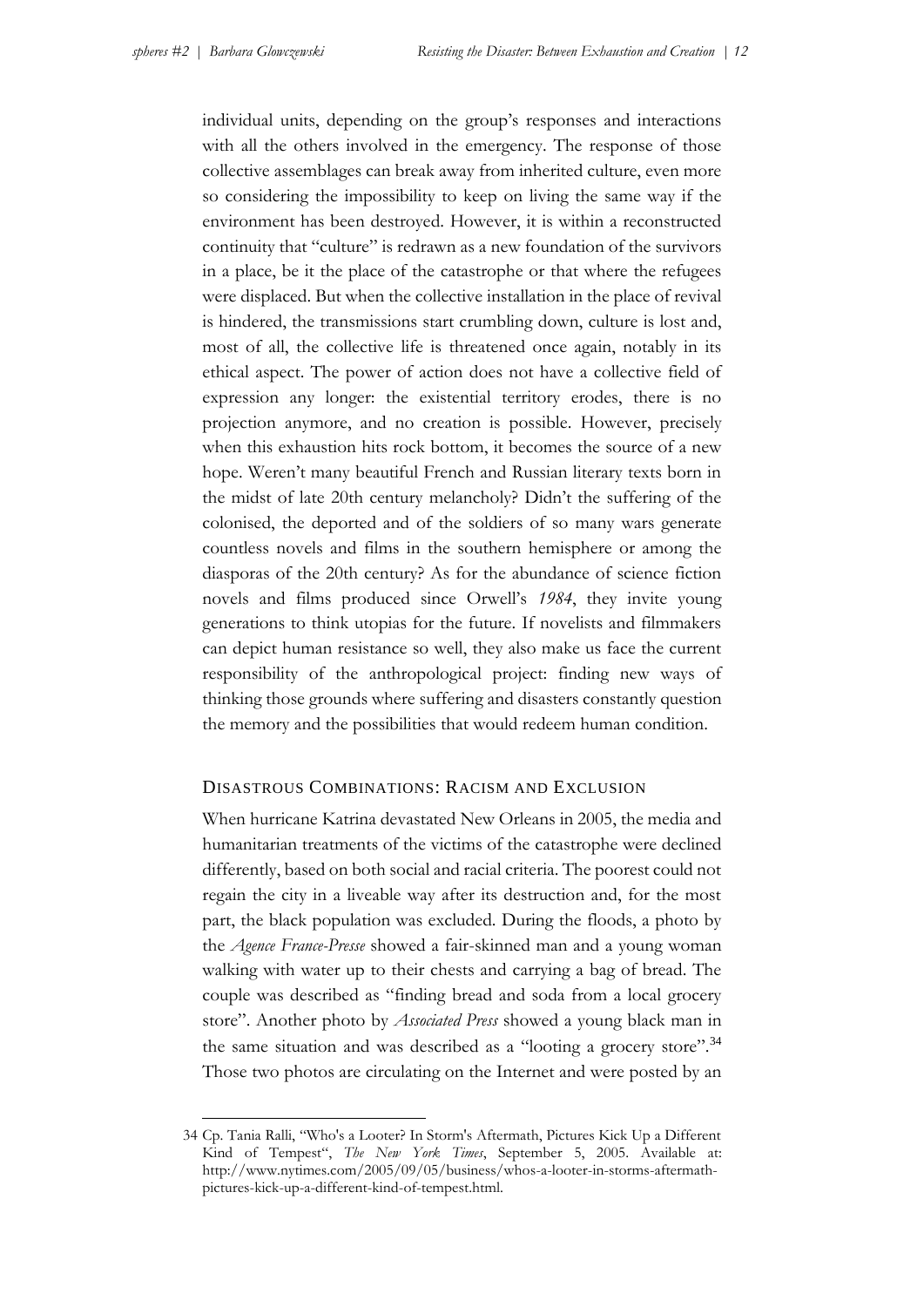aboriginal professor of the department of Aboriginal Studies of James Cook University in Australia: the sign of a new form of solidarity against colour-based discrimination as it equally affects the inhabitants of colonised countries of Africa or Asia and the descendants of slaves and deported workers dispersed throughout the three oceans, and even many indigenous populations that became minorities in the States that colonised them.<sup>35</sup>

During the year 2005, at the court of Townsville, Australia, I attended the investigation of a group of twenty Palm Island Aboriginal people accused of having encouraged a riot after the death of an Aboriginal man while he was held in custody, one hour after he was arrested for public drunkenness. I have to admit that not even my twenty-five years of work on rituals, myths and identity conflicts in other regions of Australia had prepared me for the disenchantment of the Indigenous people involved in those events. I was impressed by the capacity to withstand adversity shown by the inhabitants, who were either deported on the island or the descendants of the 3.000 Aboriginal people deported there between 1918 and the 1970s, from the respective lands of about forty different language groups who spread through the state of Queensland.<sup>36</sup> Indigenous Australians call their displaced populations "historical people". Their colonial anchoring in the deportation places is thereby distinguished from the ancestral heritage of the "traditional owners": even if both groups are opposed in land claims based on the priority of the principle of Native titles, part of their history is common nonetheless, as it is built on the same place of social belonging and life. Treated as non-humans during the colonisation of Australia by the British, Aboriginal people have suffered both a form of ethnocide and a form of apartheid: massacres, poisoning of their water supplies, deportation far away from their land, forced settlement in reservations, abduction of children of mixed descent (between 1905 and the 1970s, one child out of five was taken from its Aboriginal family, a phenomenon called *stolen generations*), or even the state-run confiscation of the wages that were paid by farmers or other employers (*stolen wages*). These decades of traumatising history have contributed to shape a disastrous situation that – in spite of the enthusiasm of the Land Rights Movement of the 1970s and the success

<sup>35</sup> The solidarity of Indigenous activists to denounce situations happening in other countries is not new: in 1938, William Cooper led a group of Aboriginal people of Footscray to the German consulate to protest against the destruction of Jewish homes and synagogues carried out on the 9<sup>th</sup> of November (the *Progromnacht*): his Aboriginal descendants were invited to Israel for a ceremony to honor his memory*.*

<sup>36</sup> Cp. Lise Garond, *"Il y a beaucoup d'Histoire ici": Histoire, Mémoire et Subjectivité chez les Habitants Aborigènes de Palm Island (Australie),* PhD Thesis (JCU Australie/EHESS France); Garond, "The meaningful difference of 'Aboriginal Dysfunction' and the Neoliberal 'Mainstream'" [http://etropic.jcu.edu.au/ET13-2/Garond.pdf], *etropic*, 13(2), 2014.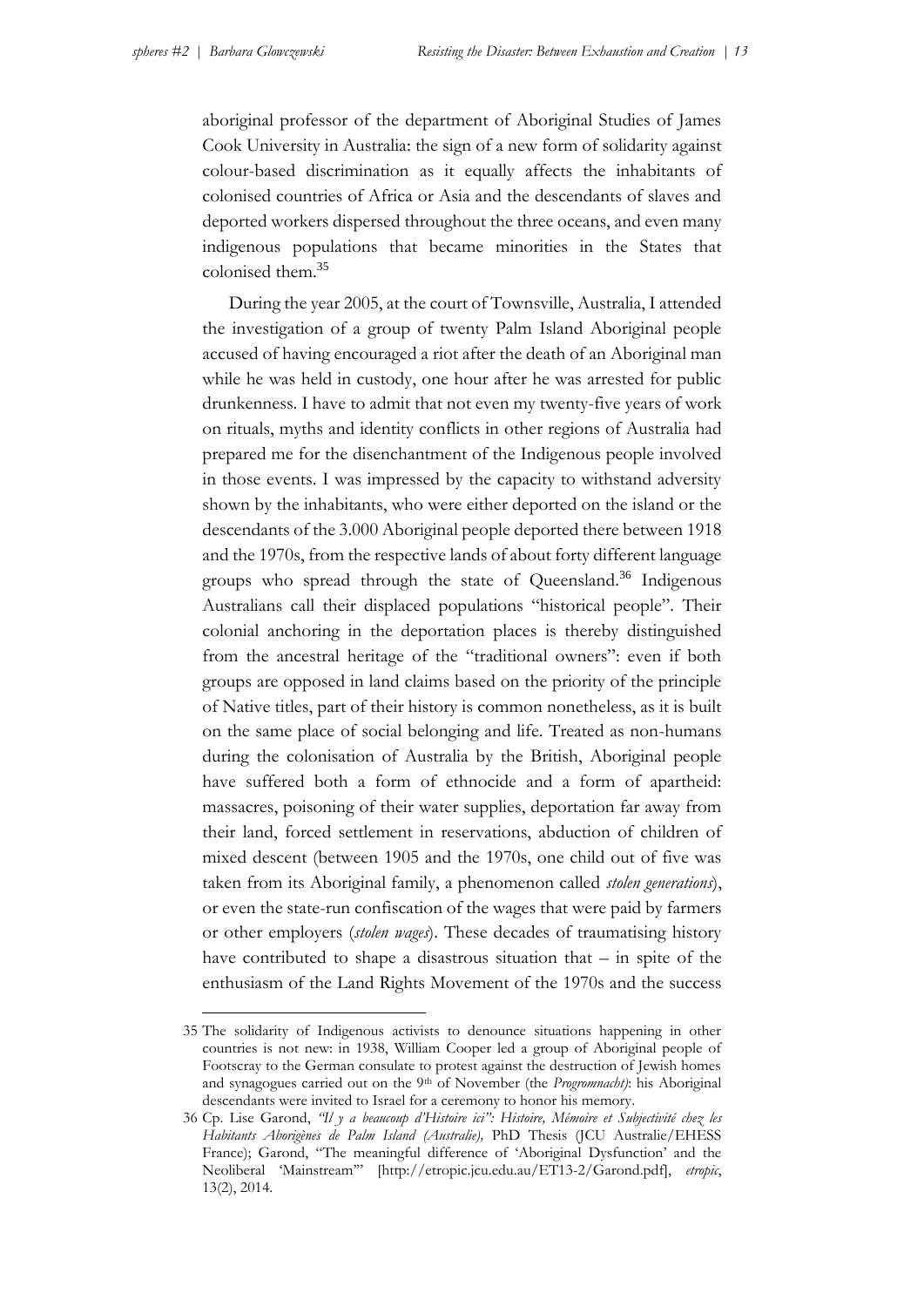of Aboriginal art since that supported political and social justice claims<sup>37</sup> – has triggered despair in the face of discrimination, suicidal behaviours and rising anger against the constant political misunderstanding towards these societies that were organised without the existence of a State before the British colonisation.<sup>38</sup> However, the year 2010 ended with the creation of the first Aboriginal party (First Nations Party).

The recent evolution of Australian politics towards Aboriginal people has aggravated this catastrophic logic in various regions of the continent, notably in the Northern Territory, whose 73 Aboriginal communities were put under the 'intervention' of the federal government (Northern Territory Emergency Response) and a new centralized administrative system of city shires of the Northern Territory that suppressed their elected community councils. In September 2010, after a vendetta conflict opposing two groups in a desert community, an Australian colleague wrote to me: "Yuendumu has now established a disaster community managed by the Department of Education of the Northern Territory. We now see the next step of the intervention: the unleashed 'honesty' of the new relation of power between the Australian State and remote communities. The 'us and them' dichotomy is now at work. So far, the State has been treating the indigenous people like children by managing their income and destroying its tools of governance". Indeed, the elected Community Councils have been replaced by regional administrators, who decide on municipal and individual expenses. The Aboriginal people have received debit cards to access their wages and subsidies, but they can only use them to buy food in some shops and have to request an authorisation for any other expense, such as buying a bus or plane ticket for example. This measure was trying to ban alcohol consumption and card games. "Now the State wants to protect the Whites from the Blacks. Not only do the communities become segregated spaces, but also dangerous places for white people. We need a disaster management plan to protect the Whites from the Blacks". This ironic testimony of Peter Stewart, who has experienced the creative enthusiasm of the 1980s as administrator employed by the council of another desert community (and not imposed

<sup>37</sup> Cp. Chris Cunneen, "Framing the Crimes of Colonialism: Critical Images of Aboriginal Art and Law", in Keith J. Hayward and Mike Presdee (eds.), *Framing Crime. Cultural Criminology and the Image*, London, Routledge, 2010, pp. 115–137.

<sup>38</sup> Cp. Glowczewski, *Guerriers Pour la Paix. La condition Politique des Aborigènes Vue de Palm Island*, Montpellier, Indigène Éditions, 2008; and updated translation: Glowczewski and Lex Wotton, *Warriors for Peace. The Political Condition of the Aboriginal People as Viewed from Palm Island,* 2010*.* Available at:

http://researchonline.jcu.edu.au/7286/2/7286\_Glowczewski\_2008\_translation.pdf [accessed December 2, 2015]; cp. Marc Abélès and Glowczewski, "Aborigènes: Anthropologie d'une Exigence de Justice", *Vacarme* 51, April 2010. Available at: http://www.vacarme.org/article1891.html [accessed December 2, 2015].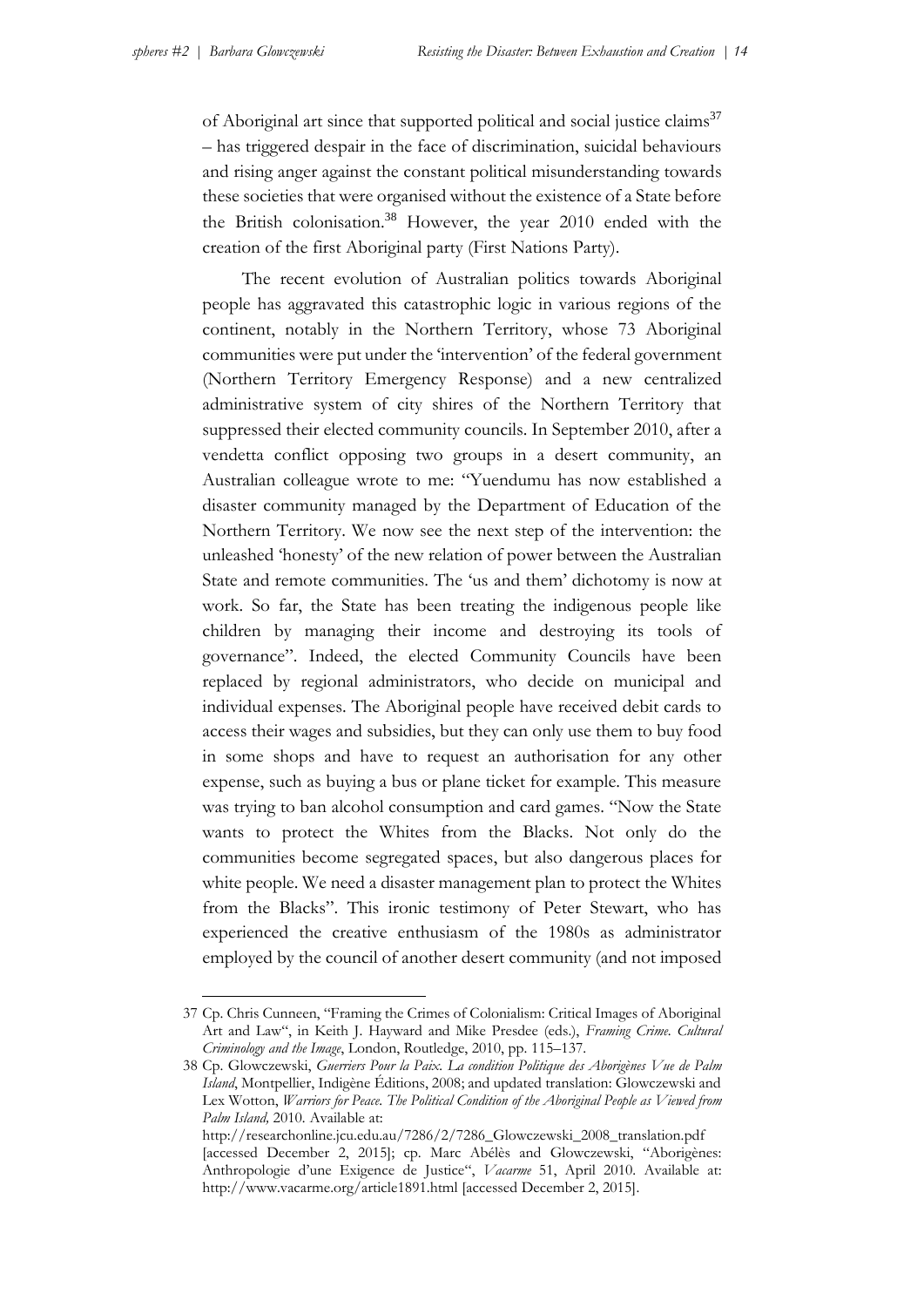-

to the council), signals a dangerous turnaround in race relations. It is to be noted that about a hundred Warlpiri, alarmed by the scale of the local conflict and the security deployment, have chosen to leave Yuendumu temporarily for their relative's place in Adelaide (over a 1.000 kms south). But what shocked the media and the politicians was that Aboriginal people would dare leaving their community to "invade" the city, and not the State's incapacity to control local violence. This reaction illustrates the Australian malaise towards the Indigenous people who, as I have described for a long time, are perceived as "refugees from the inside"<sup>39</sup>

The debates generated by the subaltern and post-colonial studies $40$ are increasingly positioning themselves on those indigenous issues (according to the definition of the *Declaration on the Rights of Indigenous Peoples*, adopted on September 13, 2007, by the United Nations General Assembly<sup>41</sup>). They inherit a violent colonial past that has destroyed their natural, social and economic environment of survival, and which continues to stigmatise the victims by characterising them as "others". Those debates refer to the question of power and the capacity to  $act - in$ order to exist as citizens with common rights and specific rights, or in a process seeking autonomy or independence – of these groups who became minorities within the State. Whether among the Maori or other peoples from Oceania that have not gained independence, among Indians from North and South America, Moroccan Berbers, Touareg and Peuls in sub-Saharan States, nomadic peoples from Central Asia, everywhere indigenous leaders currently analyse their situations by proposing to "subalternise indigenous politics" and "indigenise subaltern politics".<sup>42</sup> On their land threatened by destruction through forestry and

<sup>39</sup> Glowczewski, "Survivre au Désastre. 'We Got to Move on' Disent les Aborigènes de Palm Island", *Multitudes*, 30, 2007, p. 58; cp. Glowczewski, "From Academic Heritage to Aboriginal Priorities: Anthropological Responsibilities", *Australian Aboriginal Anthropology Today: Critical Perspectives from Europe*, June 13, 2014, p. 18. Available at: http://actesbranly.revues.org/526. 2015 the Government of Western Australia and South Australia announced their intention to close many remote communities. A protest of support stormed across Australia and French scholars working in Australia supported it: cp. Martin Préaud and Glowczewski, "Aboriginal Communities Should Not Be Closed"*, The World Post, July 21.* Available at: http://www.huffingtonpost.com/martin-preaud/australian-aboriginal-communities-

should-not-be-closed\_b\_7161392.html [accessed December 2, 2015]. 40 On the comments made about those debates in France, see the online archives of the review *Multitudes* [http://www.multitudes.net/] and those of *La Revue Internationale des Livres et des Idées* [http://revuedeslivres.blogspot.fr/].

<sup>41</sup> With 143 participating states, including eleven abstentions (Azerbaijan, Bangladesh, Bhutan, Colombia, Georgia, Kenya, Russia, Samoa and Ukraine) and four rejections: Australia and New Zealand (which accepted the Declaration one year later), Canada (which promised to ratify it in September 2010) and the United States. The 46 articles of the Declaration affect more than 370 million people worldwide [http://revuedeslivres.blogspot.fr/].

See also http://www.un.org/esa/socdev/unpfii/fr/drip.html.

<sup>42</sup> Cp. Marisol de la Cadena and Orin Starn, "Introduction", in Cadena and Starn (eds.), *Indigenous Experience Today*, Oxford, Berg, 2007, pp. 1–30.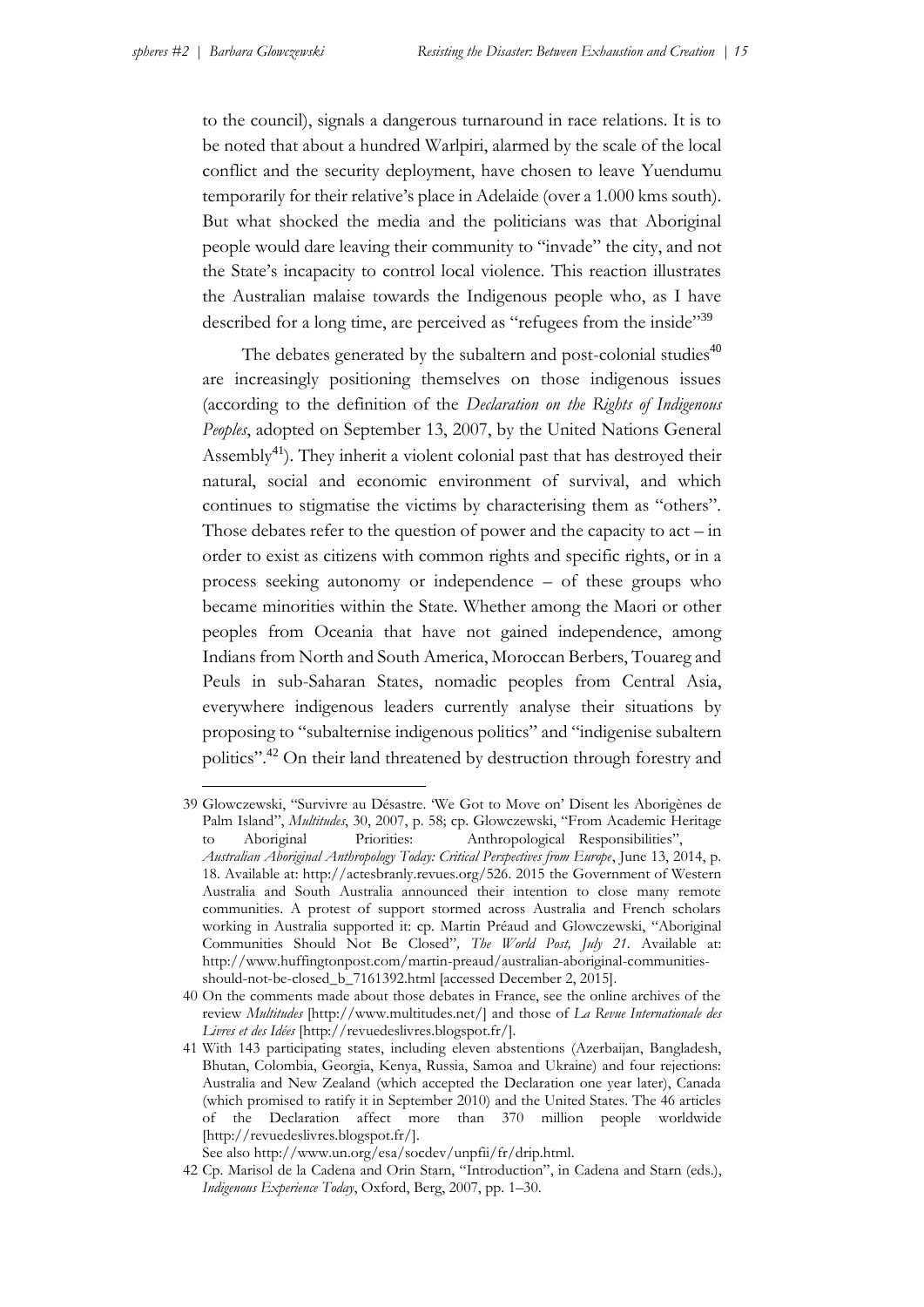mining as well as in their urban exodus, indigenous people are often confronted to social hierarchy structures that tend to dampen, and even strangle their voices within the Nation State that surrounds them. In the 1980s, that difficulty to make their voices heard at the national level encouraged some of them to contact international bodies and to widen their networks transnationally, often by recurring to their privileged relation to nature.<sup>43</sup>

The rejection of indigenous singularities and the mobilisation of transnational networks echoed the situation of the Roma and Gipsies, of which 900 settlements were dismantled in France in summer 2010. Can this also be considered a disaster? It can if it is included in the history of persecution through which – as with the Pogroms and the Shoah – Gipsies have been hunted down, from the concentration camps where they were tortured and gassed, to the abuses that many families experience today in Romania and elsewhere, both from non-Roma populations and Gipsy mafias. However, they have no right to asylum: as many are traditionally nomadic, their travels outside of their countries of origin are suspect. Some political leaders, the media and a portion of the public perceive them as parasites that should be sent home, as a security risk they should get rid of, even if that implies locking them up in dormitory towns and then in jail if they commit another offence on the way home.

The Right of Asylum and Refugee Rights is no clearer for people displaced from countries devastated by natural disasters. After the earthquake that devastated Haiti on January 12, 2010, a journalist from *Le Monde* recalled that:

"Considering the increasing numbers of disasters induced by climate change, IOM has suggested the creation of an international status for the victims of natural disasters, including earthquakes. In vain. The refugee status is reserved for victims of conflicts and persecutions, even if the High Commission for Refugees (HCR) acknowledges the need for an evolution of the mechanism, and provided support to Haiti. 'We provide equipment and our expertise in camp management and protection of displaced populations',

<sup>43</sup> Cp. Natacha Gagné et al. (eds), *Autochtones. Vues de France et du Québec*, Montréal: Presses de l'Université de Laval, 2009; Bastien Bosa and Èric Wittersheim (eds), *Luttes Autochtones, Trajectoires Postcoloniales (Amérique, Pacifique)*, Paris, Karthala, 2009; Glowczewski and Rosita Henry (eds), *The Challenge of Indigenous Peoples. Spectacle or Politics?*, Oxford, Bardwell Press, 2011 [2007]; see also Glowczewski et al. (eds.), *Les Sciences Humaines et Sociales dans le Pacifique Sud: Terrains, Questions et Méthodes*, Marseille, CREDO éditions, 2014.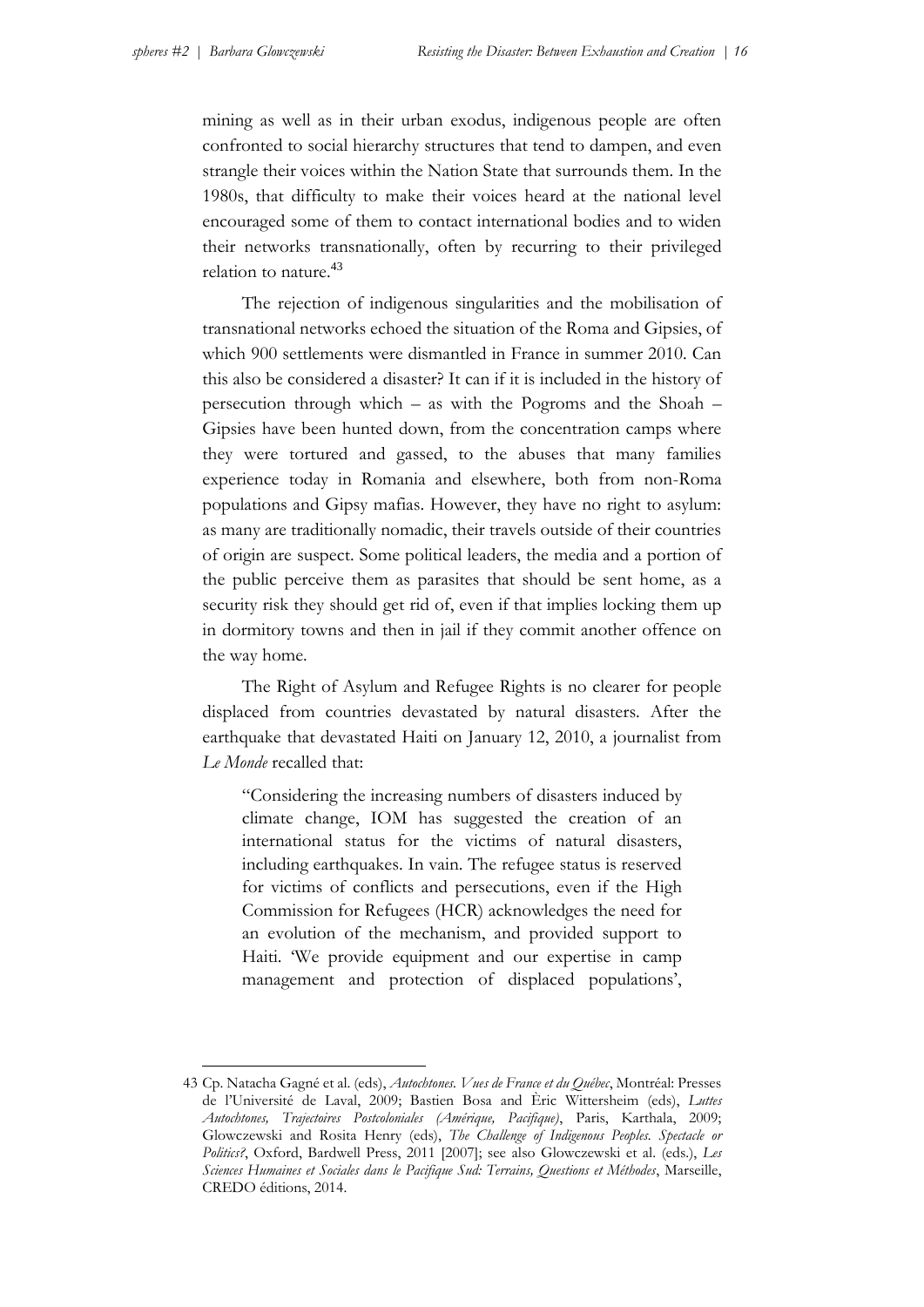explains its spokesperson, Melissa Fleming."<sup>44</sup>

The key words of the humanitarian "care" logic: manage and protect. In both cases, these concepts have become the weapons of an ideology of protectionist and interested assistance that is not new – it was at work in the colonial system, notably in the reservations imposed on indigenous peoples in order to displace them from their land – and consists in introducing donation as a non refundable debt. The logic of "assistancialism" that generates dependence through imposed aid, known by Australian Aborigines as "sit down money", is dehumanising. All the victims of disasters as well as any population increasingly perceived by States as fluxes of potential commodities are transformed into resources to "care and protect", and are no longer considered as citizens and singular beings acting in their own name. In return, populations become distrustful, and riots break out. An example of that happened last autumn in Haiti when, as the cholera epidemic affected the victims of the earthquake and the hurricane in the midst of electoral tensions, rumours were spread about water poisoning by a UN Peacekeeper and its involuntary propagation through the water system.<sup>45</sup>

# POSSIBLE UNFOLDING

-

Éric Fassin wrote (in 2010) about France that:

"The populations that represent a problem, in other words, that are constructed as 'problematic', are not so much foreigners any longer but rather those whose situation puts in

<sup>44</sup> Grégoire Allix, "Le Séisme Repose la Question du Statut des Réfugiés de l'Environnement", *Le Monde*, January 21, 2010. Available at: http://www.lemonde.fr/ameriques/article/2010/01/21/le-seisme-repose-laquestion-du-statut-des-refugies-de-l-environnement\_1294629\_3222.html [accessed December 2, 2015]:

<sup>&</sup>quot;During the violence caused by the exile of President Jean-Bertrand Aristide, the HCR had urged the international community to grant asylum to feeling Haitians. None of it has happened to this day. 'The situation does not require the HCR to adopt an official position, especially since Santo Domingo has opened its border for humanitarian reasons', considers Mrs Fleming. […] The United States have decided to grant a temporary protection status to Haitians present on their soil before January 12th, but warned that they would not receive any boat people. In Europe, granting a temporary protection status in order to receive refugees is a responsibility of the European Council. Granting it to the victims of the quake is not on the agenda. 'Each country should at least grant work permits to Haitians immigrants so that they can send money home', analyses Jemini Pandya. According to the World Bank, the diaspora transfers each year about 1,2 billion euros to Haiti." [translated by editors] See also the testimonies after the earthquake archived by *Etonnants Voyageurs* the international literature and film festival of Saint-Malo, see: http://www.etonnantsvoyageurs.com/spip.php?rubrique318.

<sup>45</sup> Estimate on November 24, 2010: 2.000 dead, 70.000 contaminated, according to the UN Coordinator in Haiti, Nigel Fisher. Cp. *Réseau Alternatif Haïtien d'Information*, *AlterPresse*, November 24, 2010. Available at: http://www.alterpresse.org/spip.php?article10290 [accessed December 2, 2015].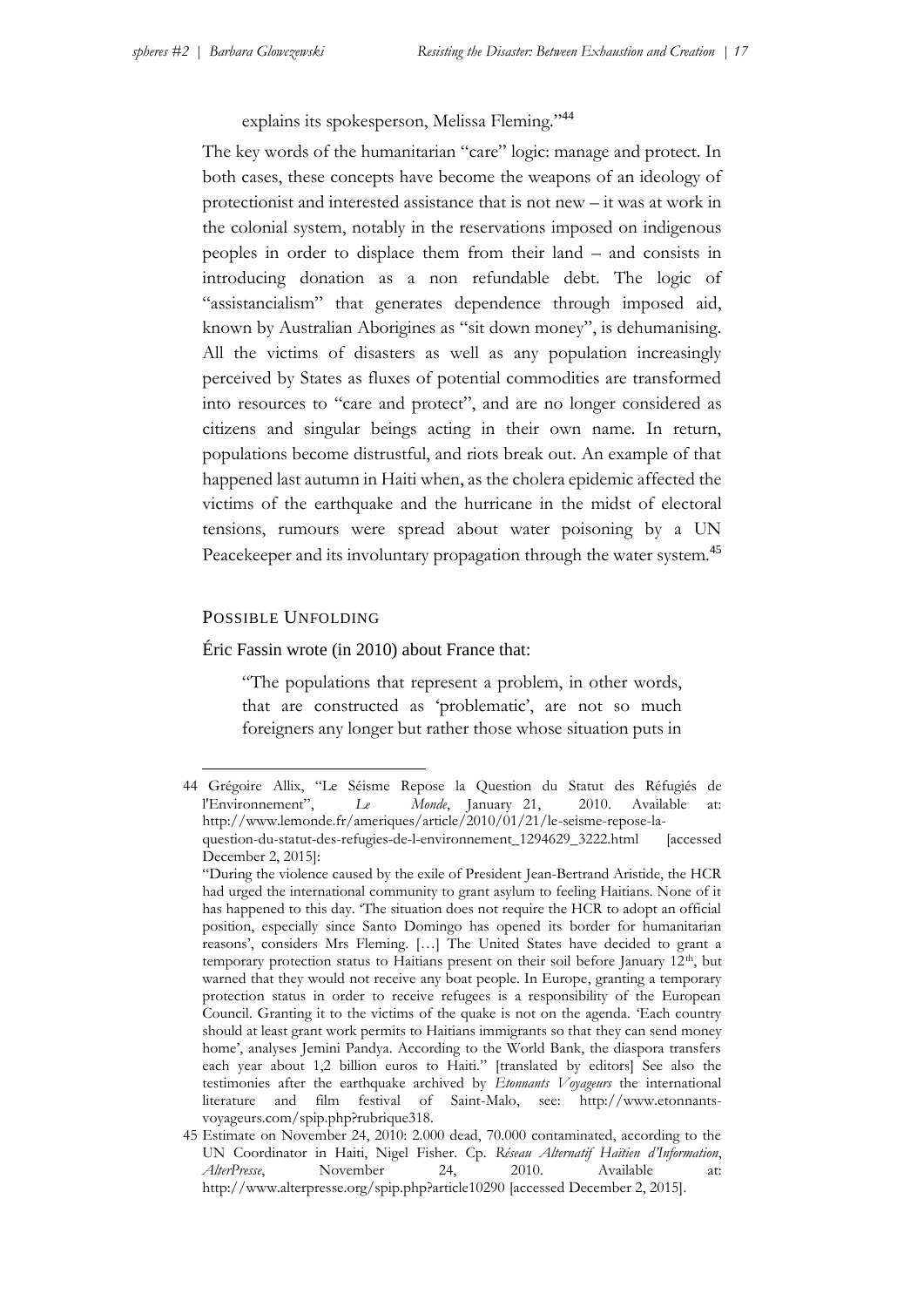question the distribution between 'us' and 'them', supposedly just as simple as the name of the new French Ministry that puts immigration and national identity in opposition. […] The same goes for black people: some, coming from French overseas territory, have been French for many generations; others are children of the more recent waves of sub-Saharan migrants. The stigmatisation of black people is based on this double position, both internal and external."<sup>46</sup>

As mentioned above, this observation can be applied to many countries in the Americas, Oceania or the Indian Ocean. Together with the descendants of Melanesian or Asian populations used as indentured labour in Australia or the Mascarene Islands, voluntary migrants stigmatised due to the colour of their skin, the indigenous populations (whether black or not) who are native to colonised countries (Indigenous Australians, Amerindians, Kanaks or Tahitians) are also considered "external" to the nation that pretends to assimilate them while rejecting them.

The stigmatisation of the indigestible otherness rests on the fact that they are seen by some powers as not "manageable" by other means than security measures, which replaces the notion of foreigner in terms of national identity with that of "exterior" in supposedly racial terms. This shift towards a fantasied "nature" (skin colour, ethnic, religious or ideological history, etc.) of essentialised cultures (totally denying the history of colonisation, of the persecution of semi-nomadic peoples and Gipsies, but also of the biologising evolutionism of our disciplines, etc.) sends us back to the darkest times of the birth of criminology which, echoing the racial theses of the beginnings of anthropology, intended to define a typology of natural born criminals. The current tendency to criminalise all potential victims of racial or social segregation has been denounced by many researchers in anthropology and criminology.<sup>47</sup> This does not mean that crime is not present in all segments of the population, but rather that the exercise of justice is not the same for all, especially in liberal States, which hide their discriminatory practices behind the Declaration of Human Rights. Through the ever-faster substitution of

<sup>1</sup> 46 Eric Fassin, "Pourquoi les Roms?", *Mediapart,* 2010. Available at: https://blogs.mediapart.fr/eric-fassin/blog/120910/pourquoi-les-roms, [translated by editors].

<sup>47</sup> Cp. Harry Blagg, *Crime, Aboriginality and the Decolonisaiton of Justice*, Sydney, Hawkins Press, 2008; Chris Cunneen, "Riot, Resistance and Moral Panic: Demonising the Colonial Order", in S. Ponyting et G. Morgan (eds.), *Outrageous, Moral Panics in Australia*, University of Tasmania, ACYS Publishing, 2007; Cunneen, "Framing the Crimes of Colonialism: Critical Images of Aboriginal Art and Law", in K. J. Hayward and M. Presdee (eds.), *Framing Crime. Cultural Criminology and the Image*, London: Routledge, 2010; David Garland, *The Culture of Control. Crime and Social Order in Contemporary Society*, Oxford, Oxford University Press, 2001.